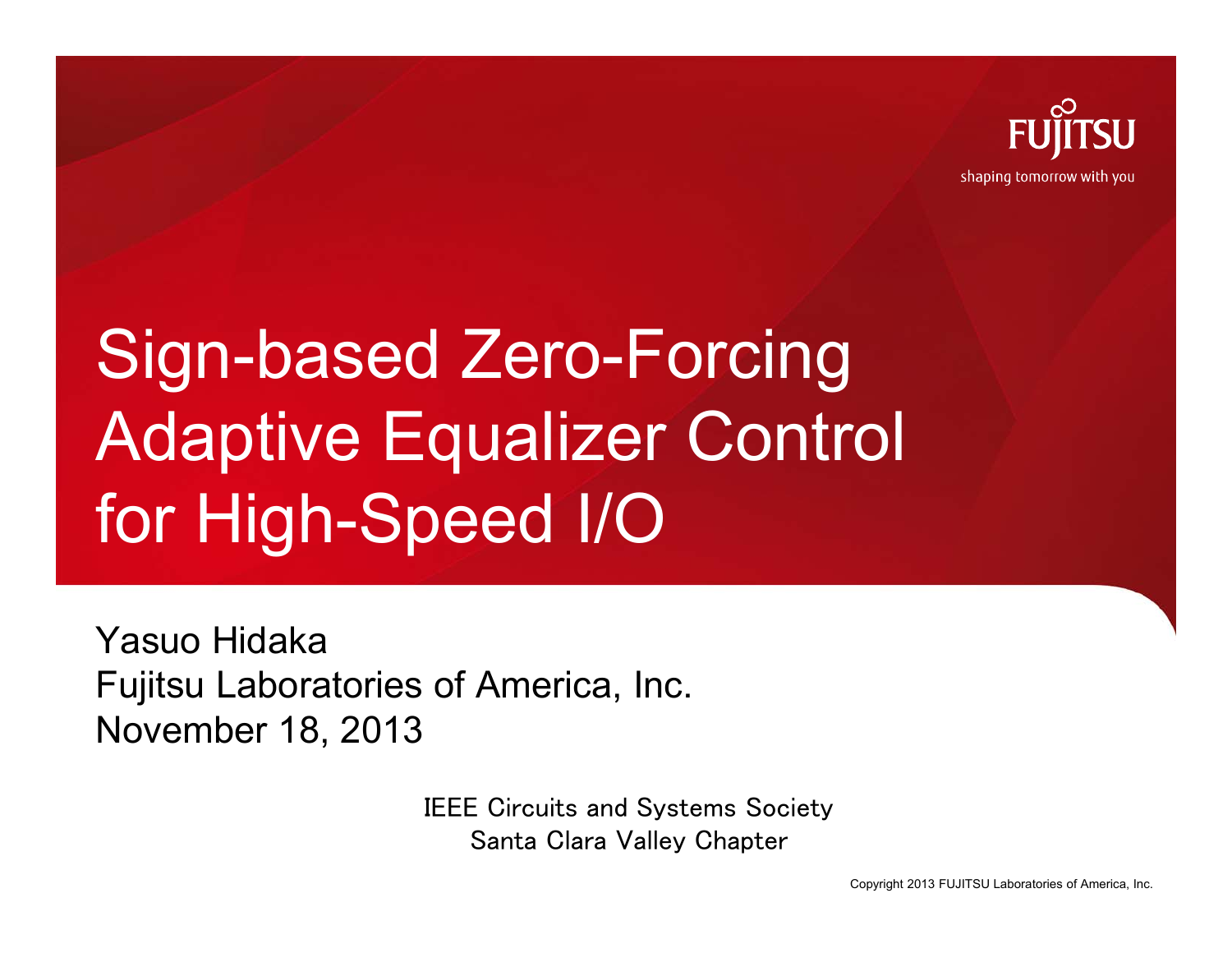## **Outline**



## **Background**

- State-of-the-art Equalizer for High-Speed I/O
- Conventional Adaptive Equalizer Control for High-Speed I/O
- Sign-based Zero-Forcing Adaptive Equalizer Control
- **Implementation and Evaluation Results**
- **Summary**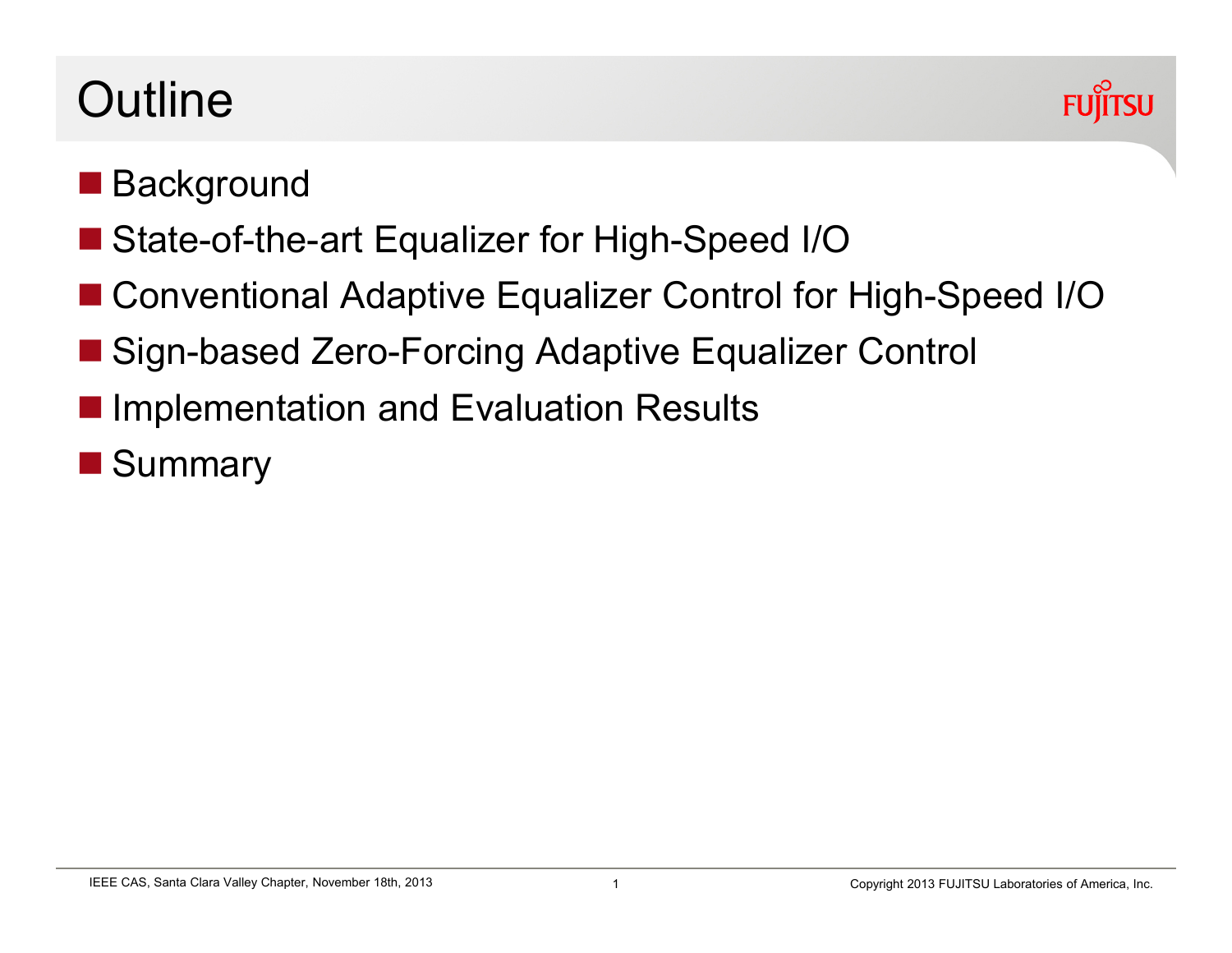# **Outline**



#### **Background**

- Applications of High-Speed I/O
- Frequency-Dependent Channel Loss
- Inter-Symbol Interference (ISI)
- State-of-the-art Equalizer for High-Speed I/O
- pin<br>Lihat Conventional Adaptive Equalizer Control for High-Speed I/O
- Sign-based Zero-Forcing Adaptive Equalizer Control
- **Implementation and Evaluation Results**

**Summary**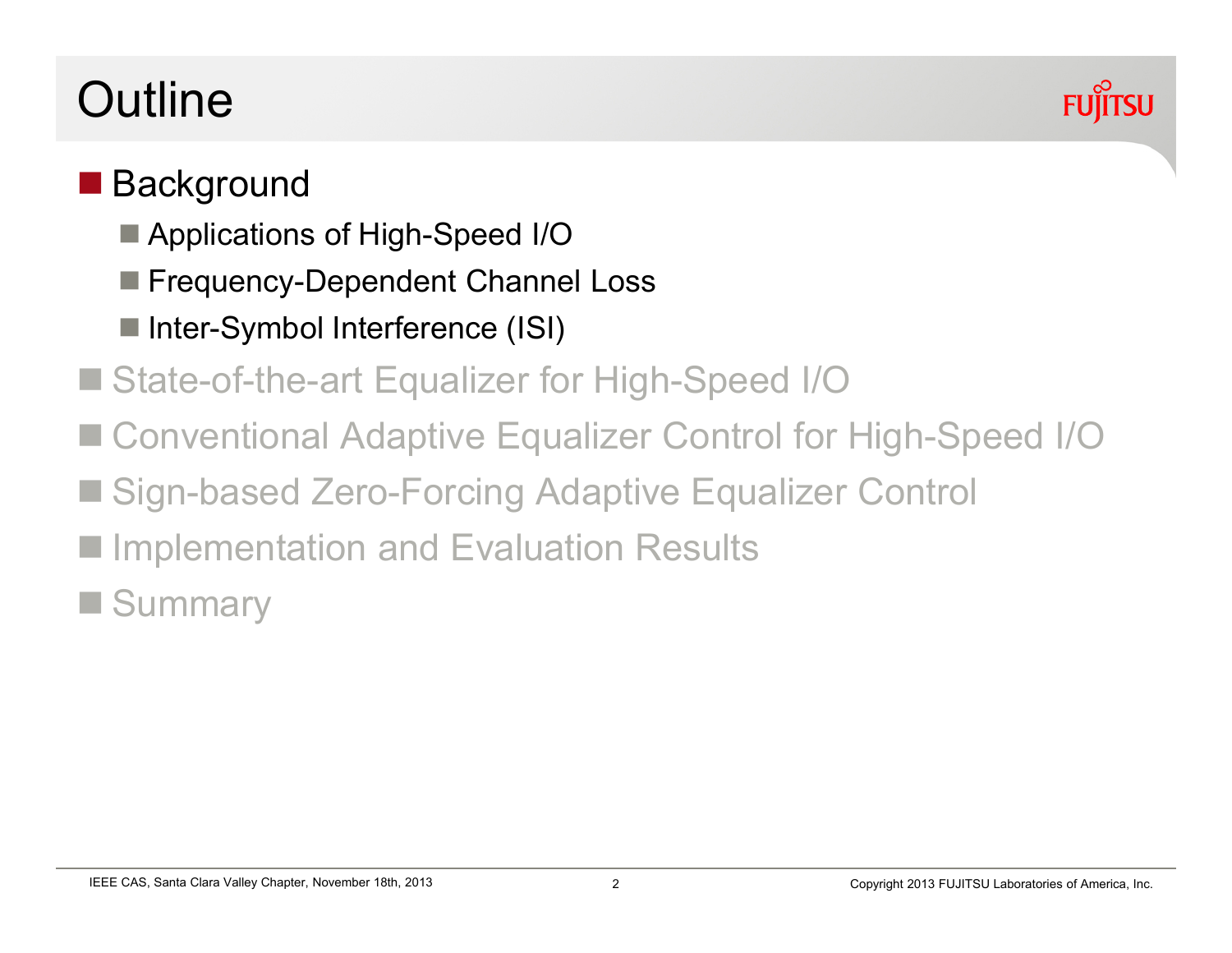# Applications of High-Speed I/O

## **Application Channels**

- On-board: Chip to chip with no connector
- Module I/F: Chip to module via 1 connector
- Backplane: Board to board via 2 connectors
- Cable: Rack to rack via 2 connectors

## **Examples**

- Standard High-Speed Interfaces
	- OIF CEI, IEEE 802.3 Ethernet, PCI Express, etc
- Proprietary High-Speed Interfaces
	- CPU I/F, Bridge chip I/F, Switch chip I/F, etc
- State-of-the-art Performance of HSIO
	- Data rate atta 25~32Gbps per lane
	- Channel loss 35~40dB at Nyquist frequency
	- Channel length 0.3~1m PCB, 3~7m cable
	- HSIO density 20~100+ lanes per chip



**FUITSU** 

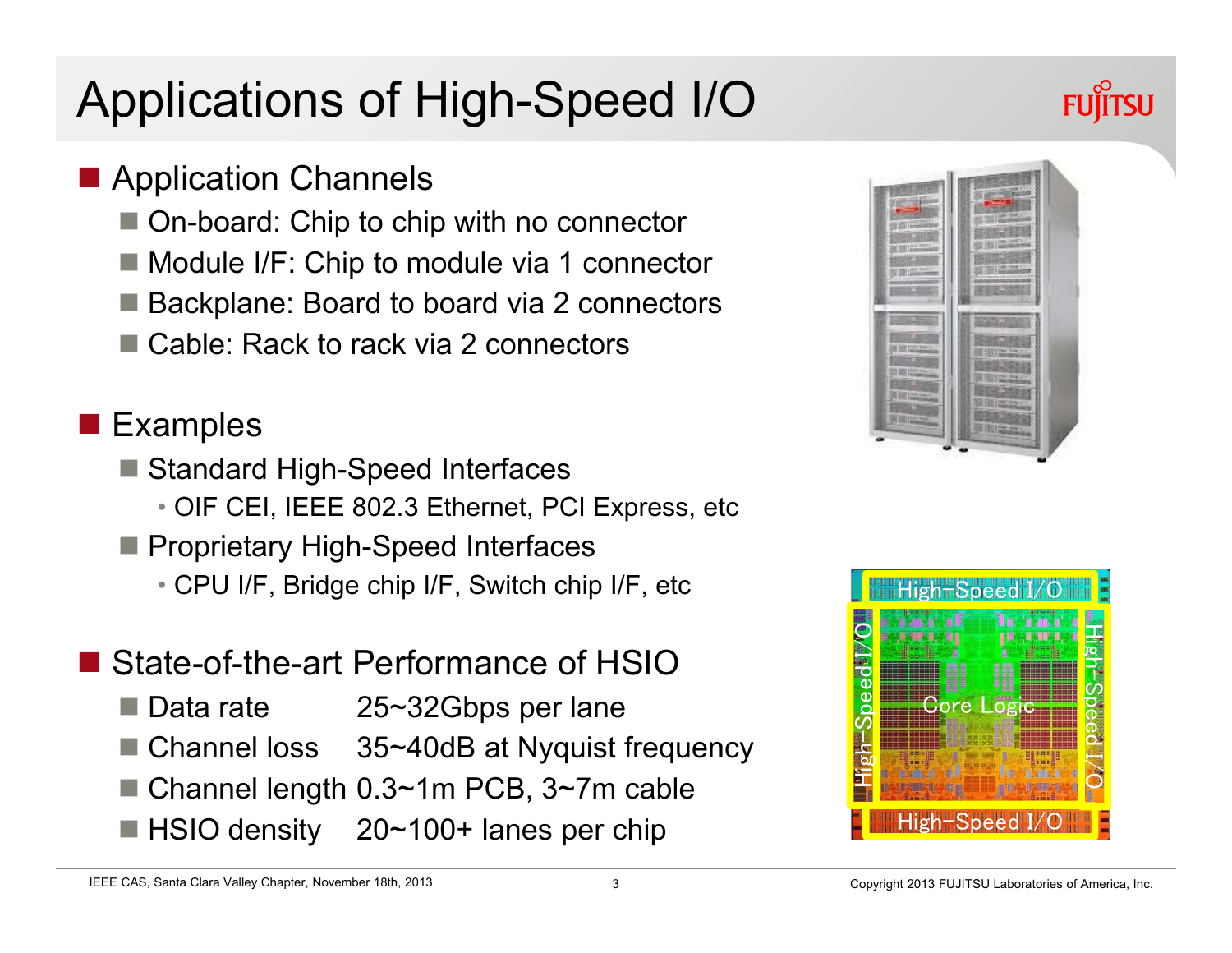## Frequency-Dependent Channel Loss<sup>[1,2]</sup>

#### Dielectric Loss





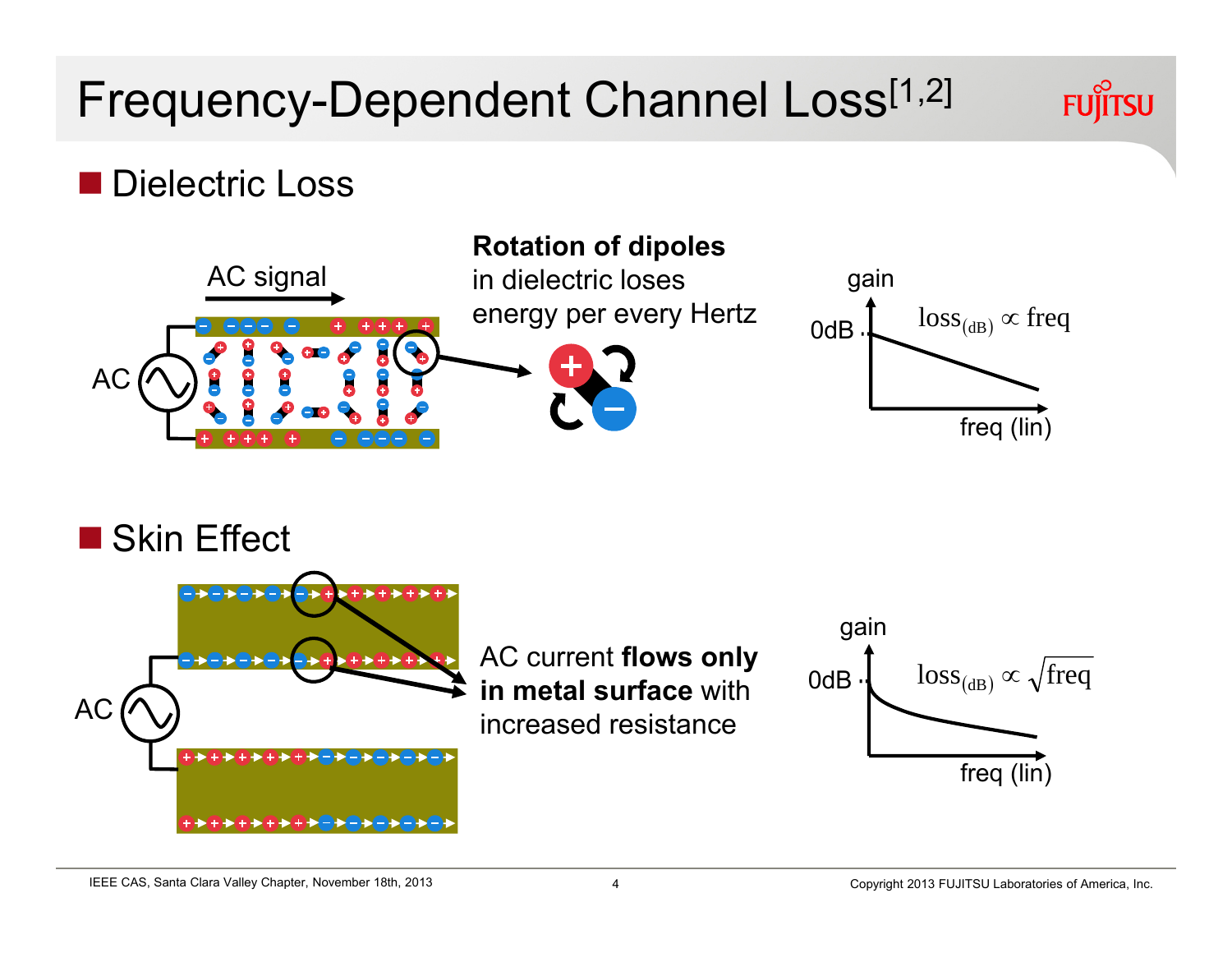## Channel Loss Example (Linear Frequency Axis) Fungritsu

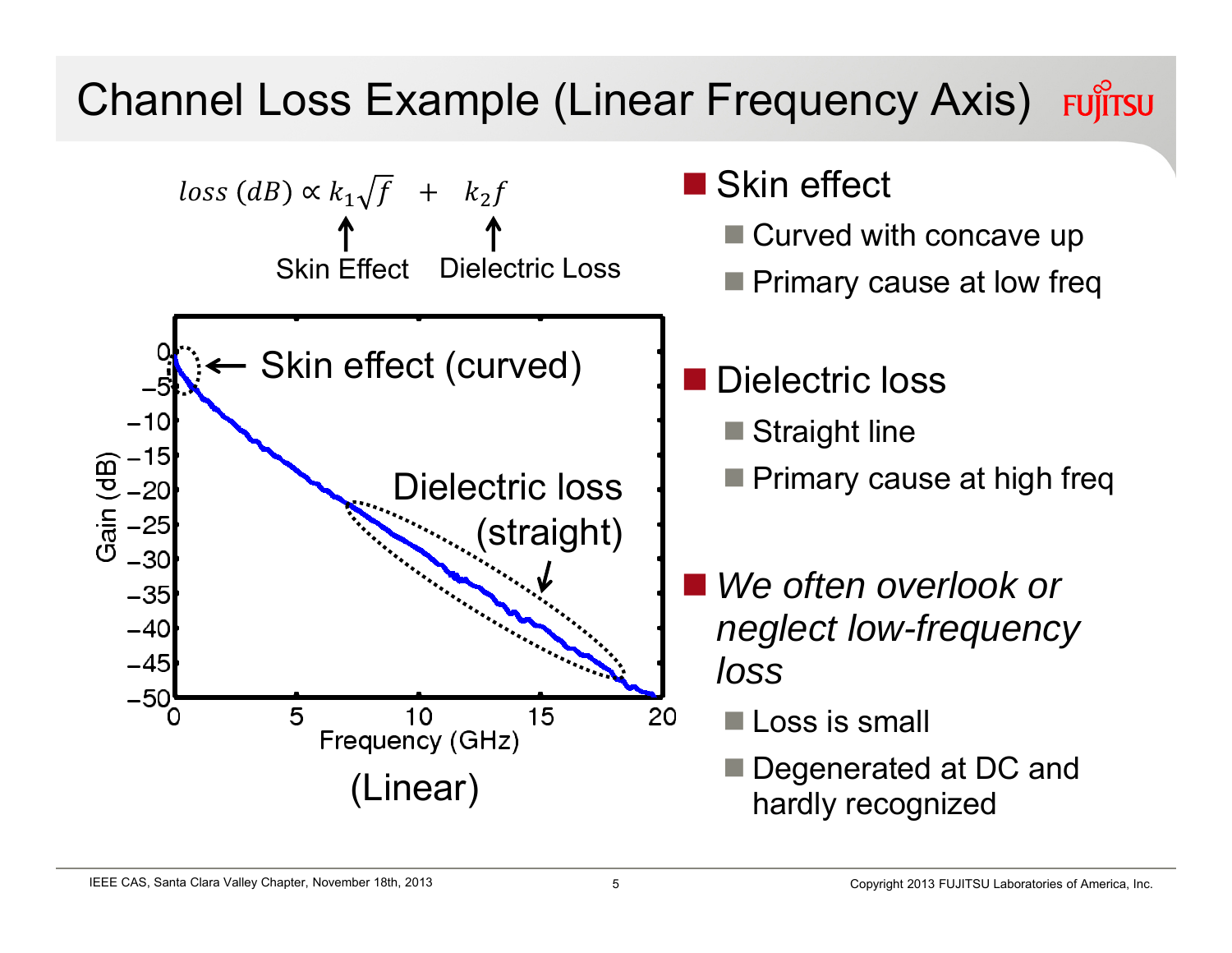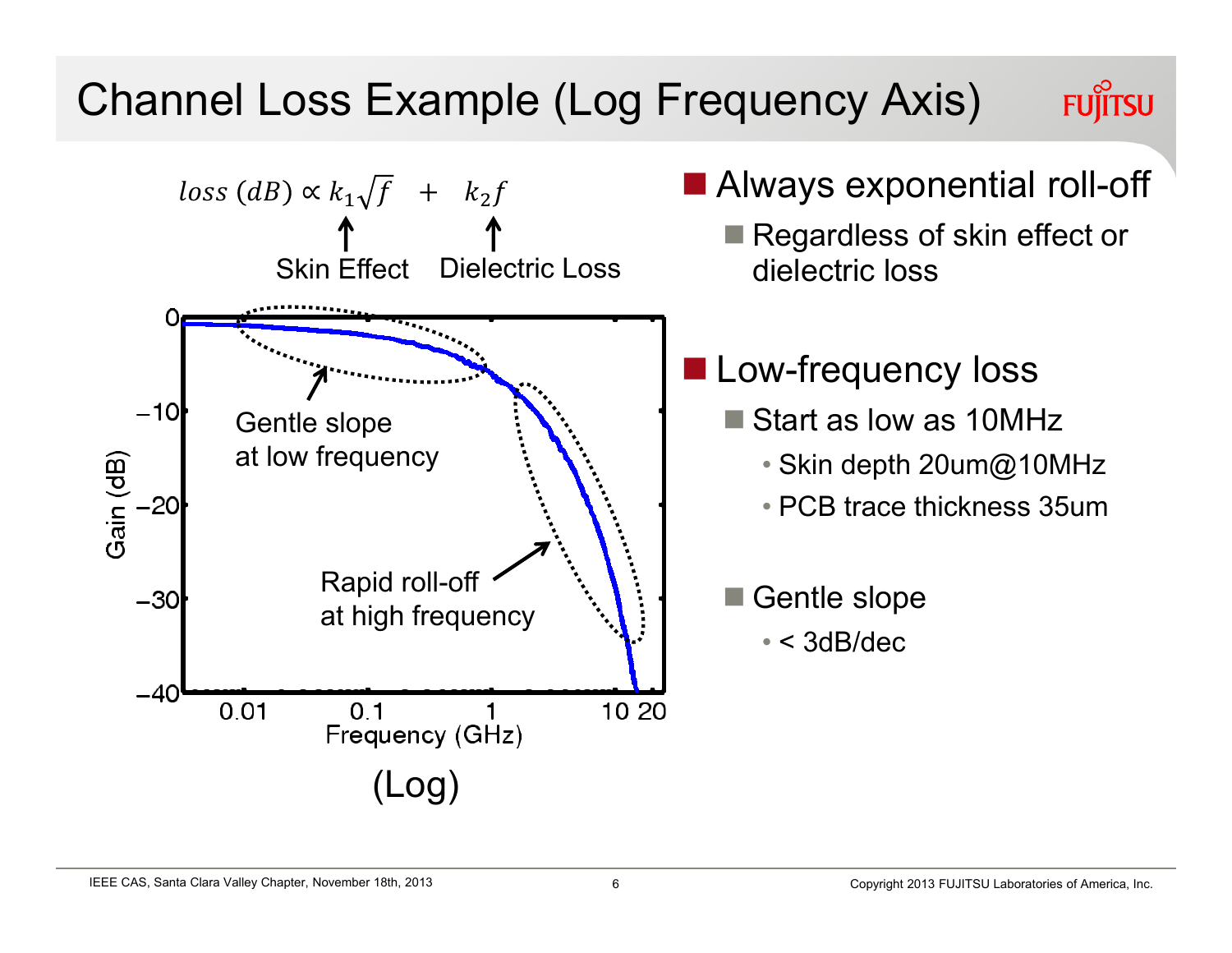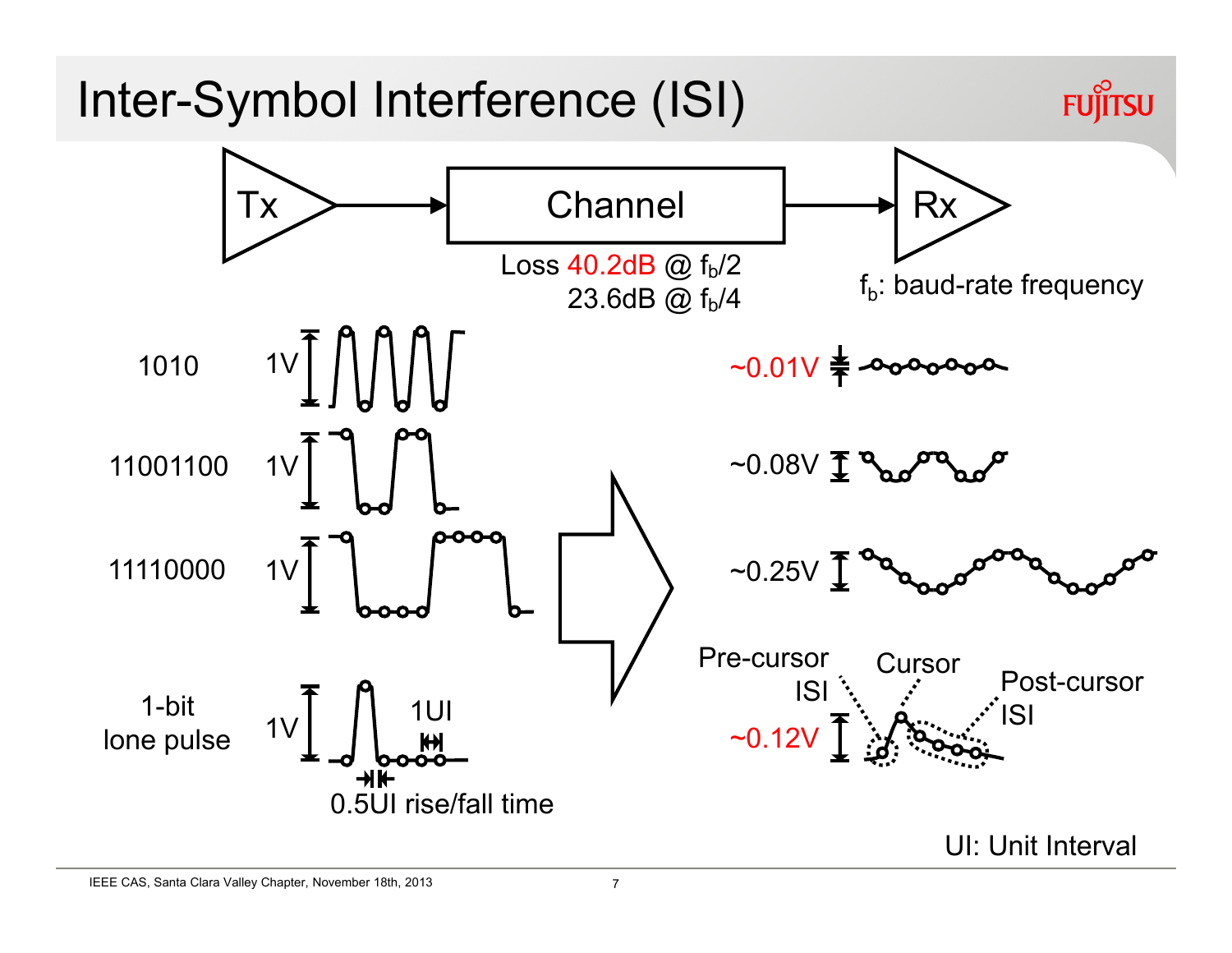#### IEEE CAS, Santa Clara Valley Chapter, November 18th, 2013 Copyright 2013 Copyright 2013 FUJITSU Laboratories of America, Inc.

## **Outline**

## pin<br>Lihat **Background**

## State-of-the-art Equalizer for High-Speed I/O

- Conventional High-Frequency Equalizers
	- Overview
	- CTLE (Continuous-Time Linear Equalizer)
	- FFE (Feed-Forward Equalizer)
	- DFE (Decision-Feedback Equalizer)
	- Speculative DFE
- **Low-Frequency Equalizer**
- Conventional Adaptive Equalizer Control for High-Speed I/O
- Sign-based Zero-Forcing Adaptive Equalizer Control
- **Implementation and Evaluation Results**

**Summary** 

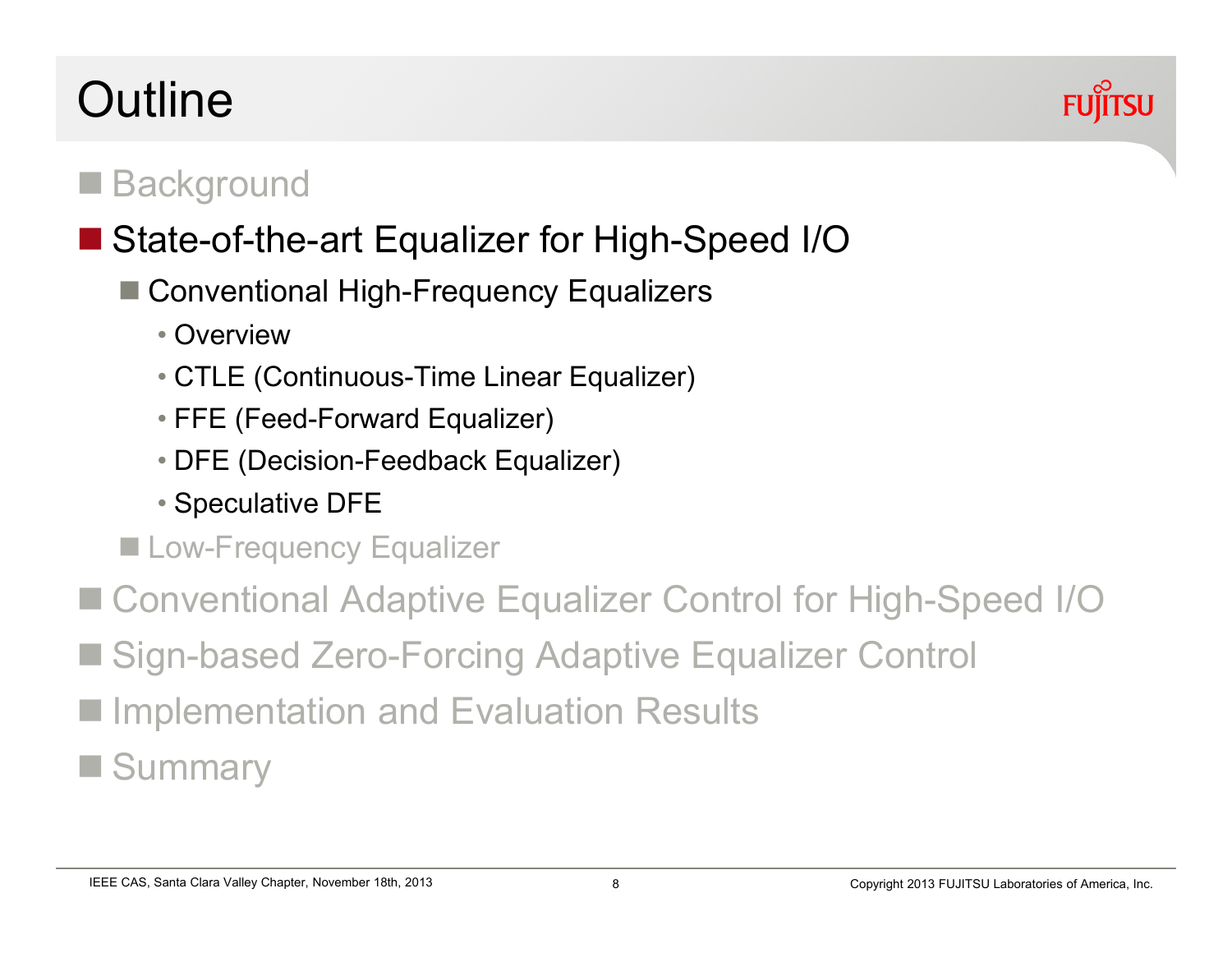## State-of-the-art Equalizer for High-Speed I/O



**FUJITSU**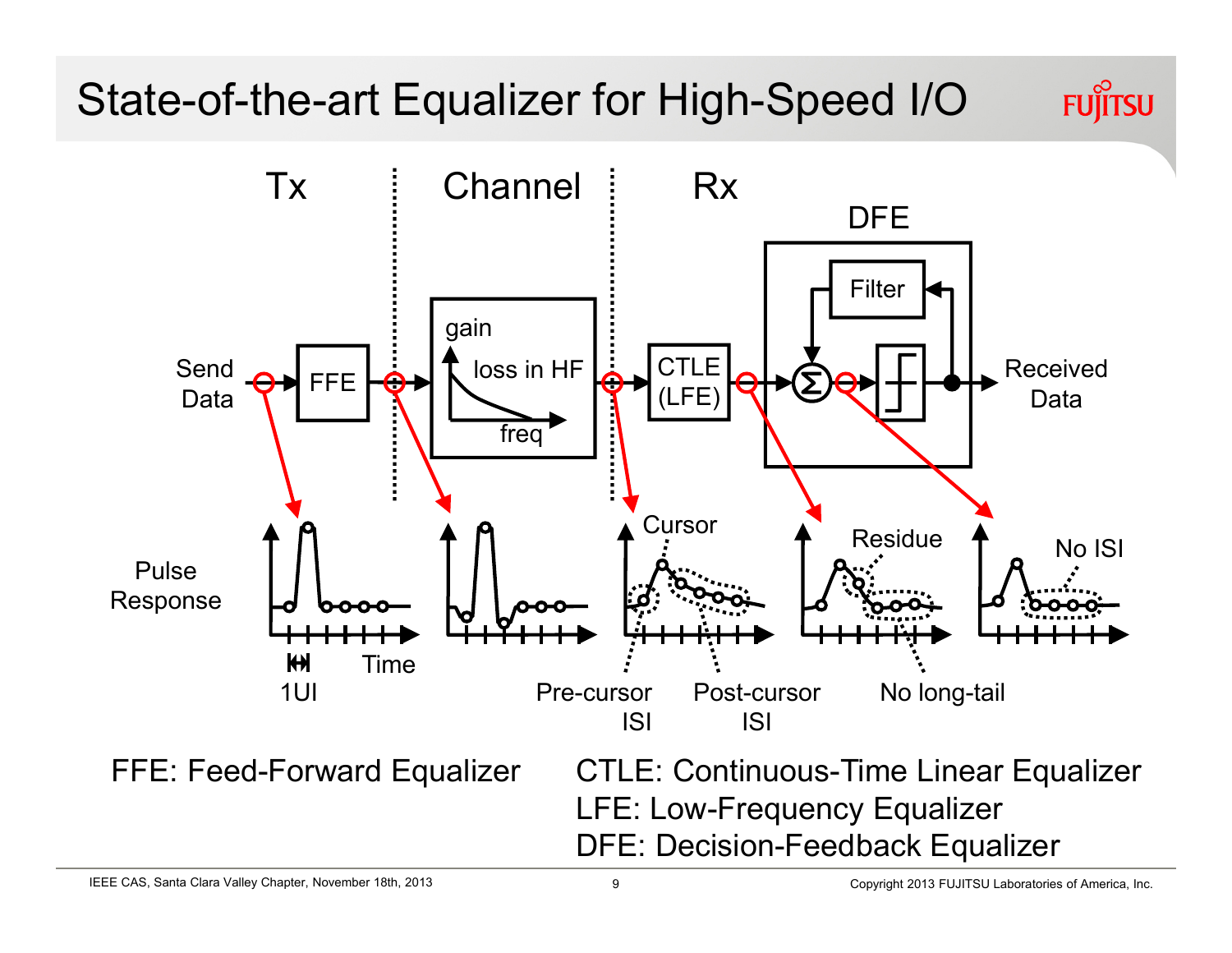# CTLE (Continuous-Time Linear Equalizer)[3-7]

- Continuous-time high-pass filter
- Example
	- 1st order CTLE Transfer Function in s domain:

 $\mathsf{A}_{\mathsf{DC}}$ 

 $G(s) = A_{DC}$  $1 - \frac{S}{2\pi f_Z}$  $1-\frac{S}{2\pi f_{p1}}\Big)\Big(1-\frac{S}{2\pi f_{p2}}\Big)$  $|G|$ (dB) 20dB/dec1 zero2 poles



<sup>†</sup>: 
$$
|f_{p1}|
$$
 is  $\frac{1}{4} \sim \frac{1}{2}$  of baud-rate frequency

IEEE CAS, Santa Clara Valley Chapter, November 18th, 2013 10

**FUJITSU** 

(log)

 $|f_{Z}|$   $|f_{p1}|^{\dagger}$   $|f_{p2}|^{\dagger}$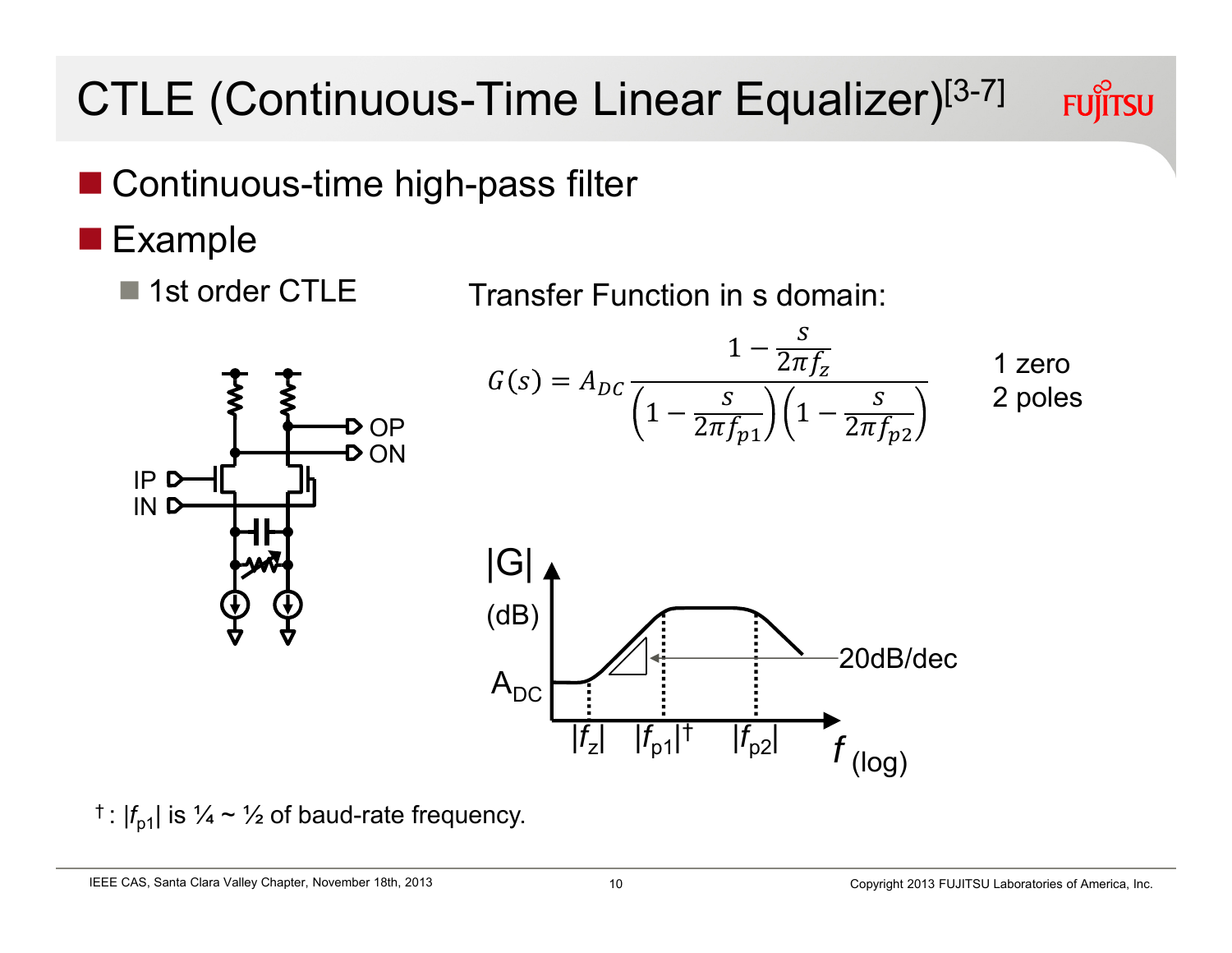# FFE (Feed-Forward Equalizer)<sup>[8-10]</sup>

- Discrete-time high-pass filter
- Example
	- 3-tap FFE





 $\dagger$ : An FIR filter cannot have a pole.  $f_{\rm b}/2$  is not a pole, but the max effective frequency.  $^{\ddagger}$  :  $f_{\rm z1}$  (<0) on left half of s plane boosts gain.  $f_{\rm z2}$  (>0) on right half of s plane adjusts phase.

IEEE CAS, Santa Clara Valley Chapter, November 18th, 2013

**FUJITSU**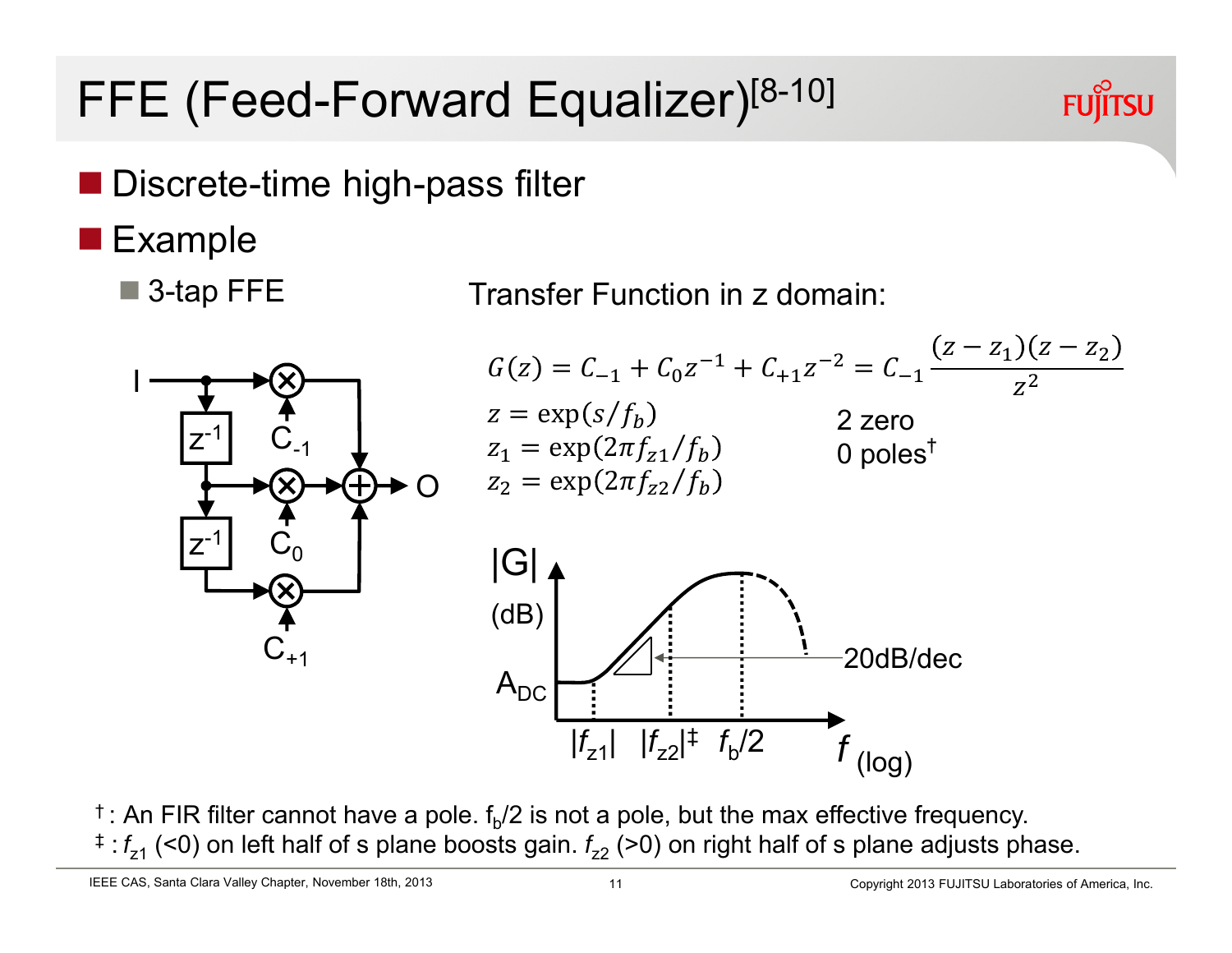#### IEEE CAS, Santa Clara Valley Chapter, November 18th, 2013

# DFE (Decision-Feedback Equalizer)<sup>[11,12]</sup>

- Emulate ISI from previous decisions, and subtract it from input
- Example
	- N-tap DFE



ISI: Inter-Symbol Interference

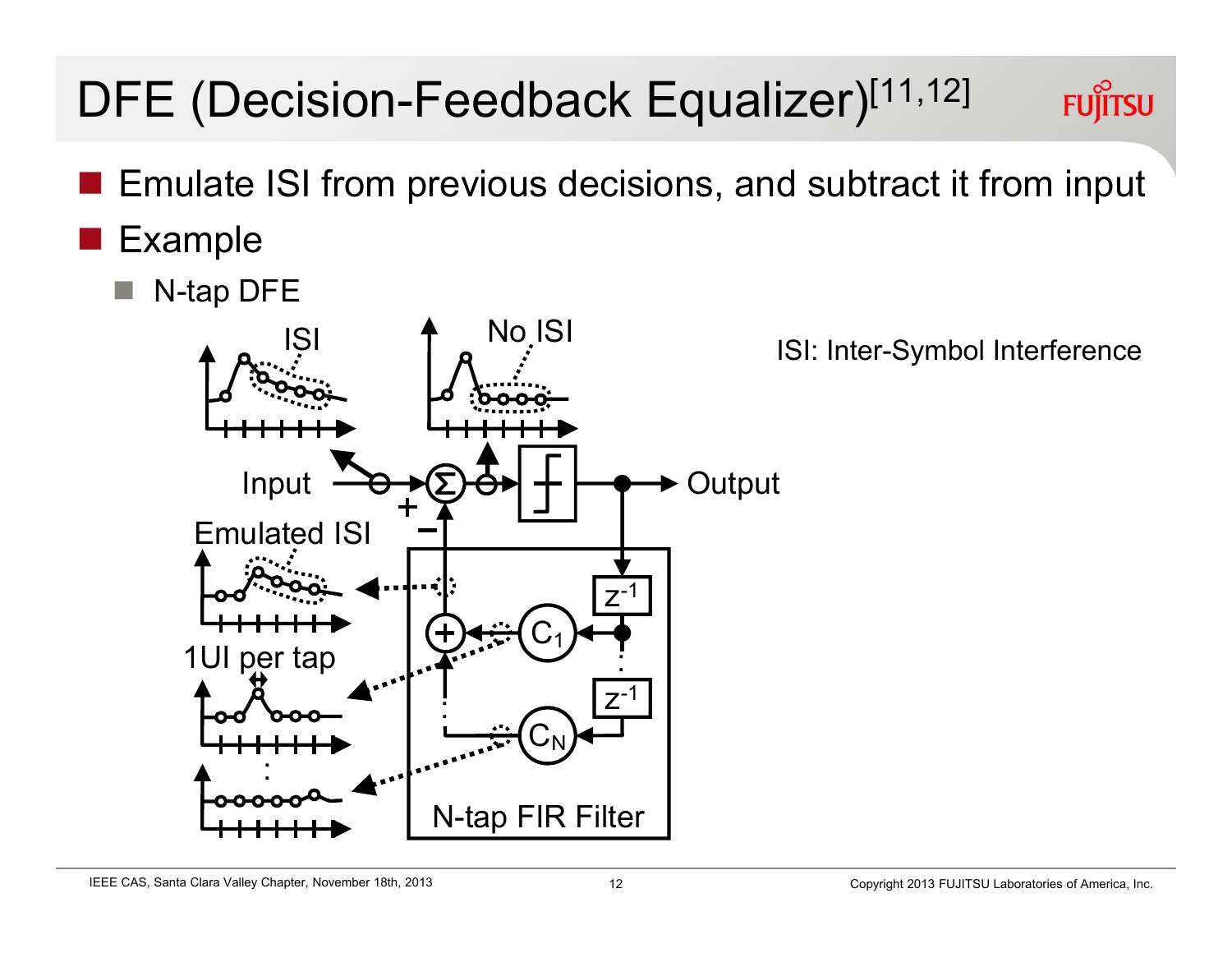## Speculative DFE[13,14]



**Defer DFE feedback loop using speculative decisions** 



■ Trade-off area/power for timing critical path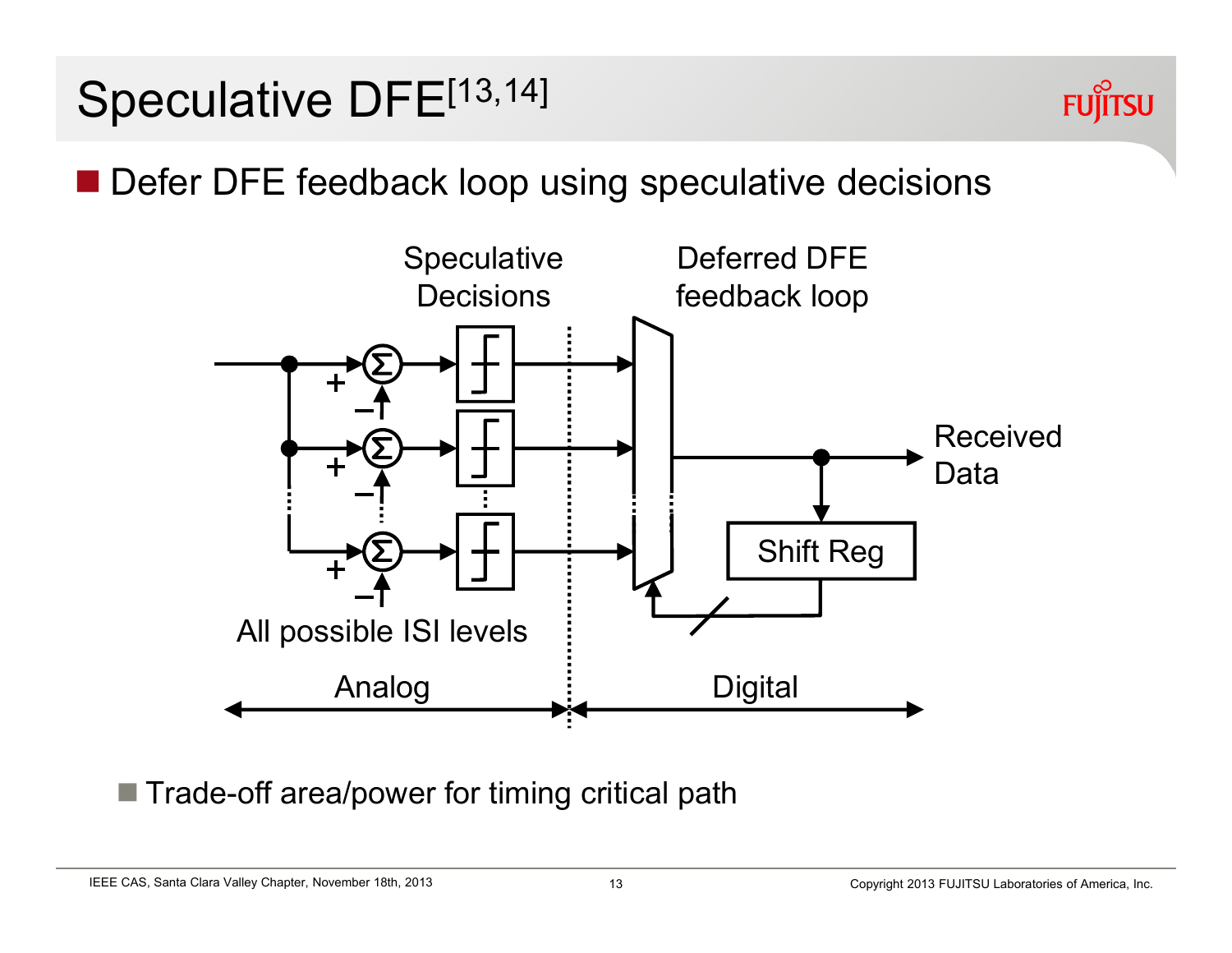#### IEEE CAS, Santa Clara Valley Chapter, November 18th, 2013 Copyright 2013 Copyright 2013 FUJITSU Laboratories of America, Inc.

## **Outline**

#### pin<br>Lihat **Background**

## State-of-the-art Equalizer for High-Speed I/O

- Conventional High-Frequency Equalizers
- Low-Frequency Equalizer
	- Performance Limit of Conventional High-Frequency Equalizers
	- Architecture of Low-Frequency Equalizer
	- Effect of Low-Frequency Equalizer
- Conventional Adaptive Equalizer Control for High-Speed I/O
- Sign-based Zero-Forcing Adaptive Equalizer Control
- **Implementation and Evaluation Results**
- **Summary**

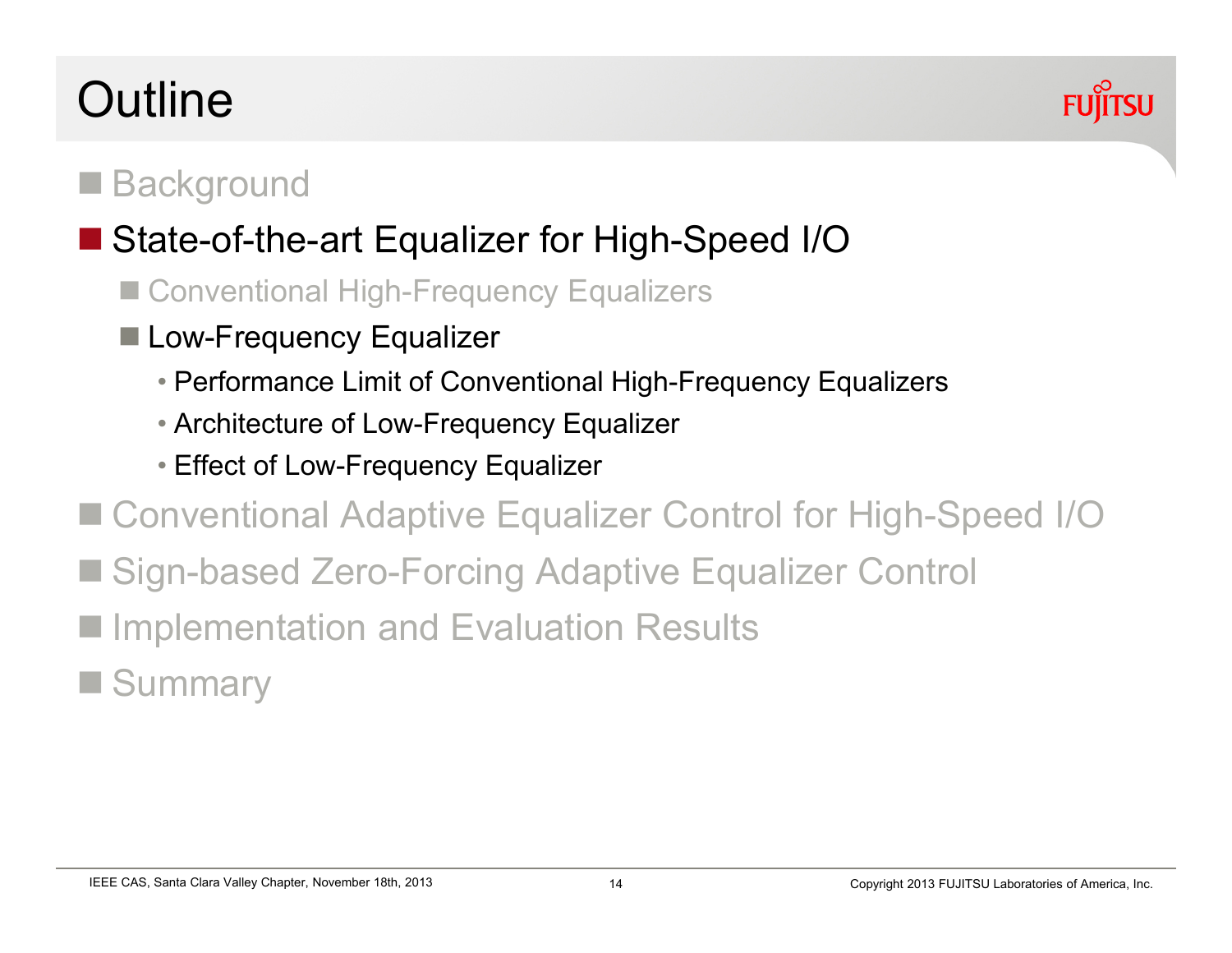## Performance Limit of Conventional Equalizers **FUJITSU**

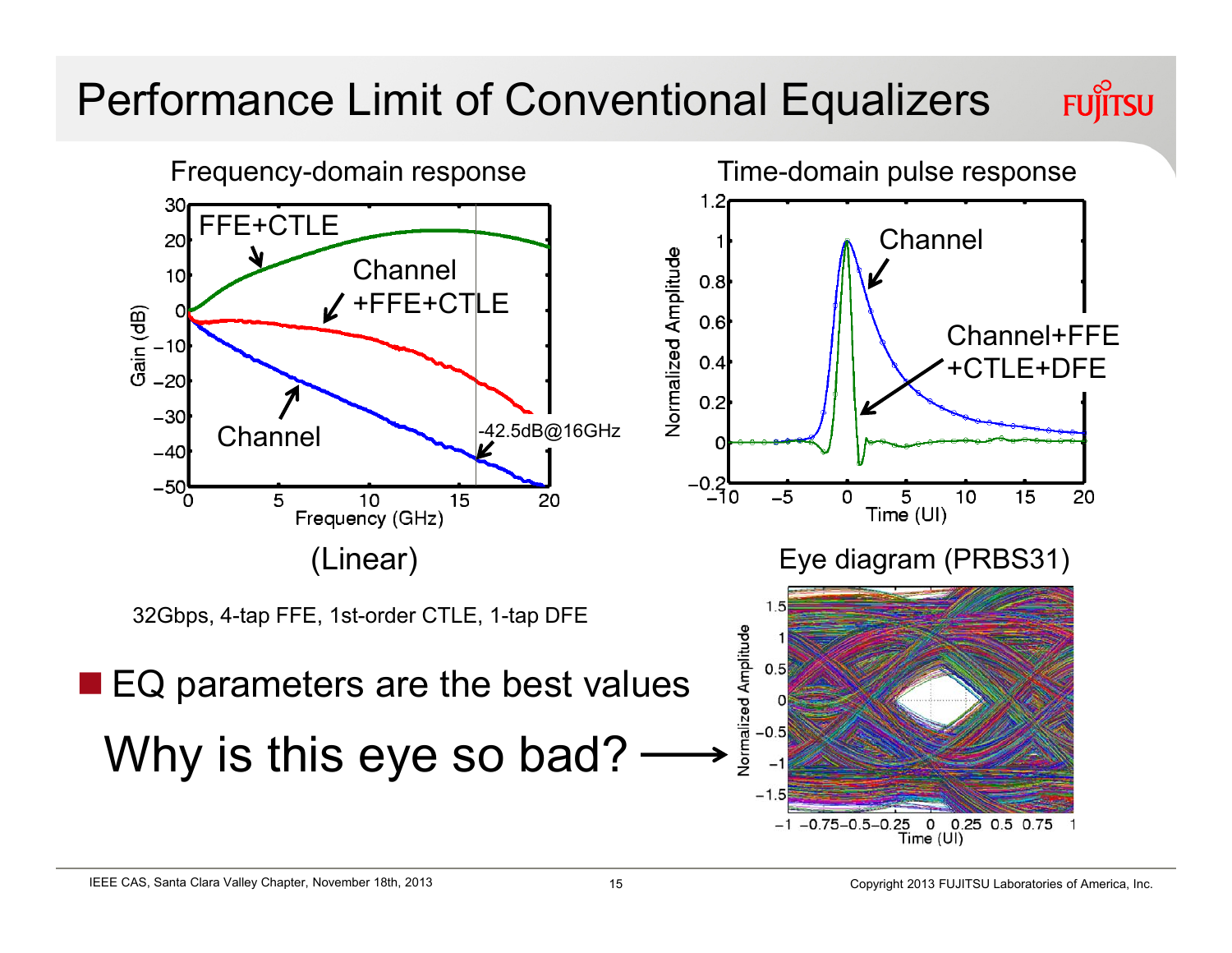## Uncompensated Low-Frequency Loss



32Gbps, 4-tap FFE, 1st-order CTLE, 1-tap DFE

■ Conventional EQs cannot compensate for low-frequency loss

- CTLE and FFE have too steep slopes (20dB/dec)
	- If zero is moved to lower frequency, too much gain at high frequency
- F DFE can compensate for only short-term ISI (i.e. high-frequency loss)

IEEE CAS, Santa Clara Valley Chapter, November 18th, 2013

**FUÎÍTSU**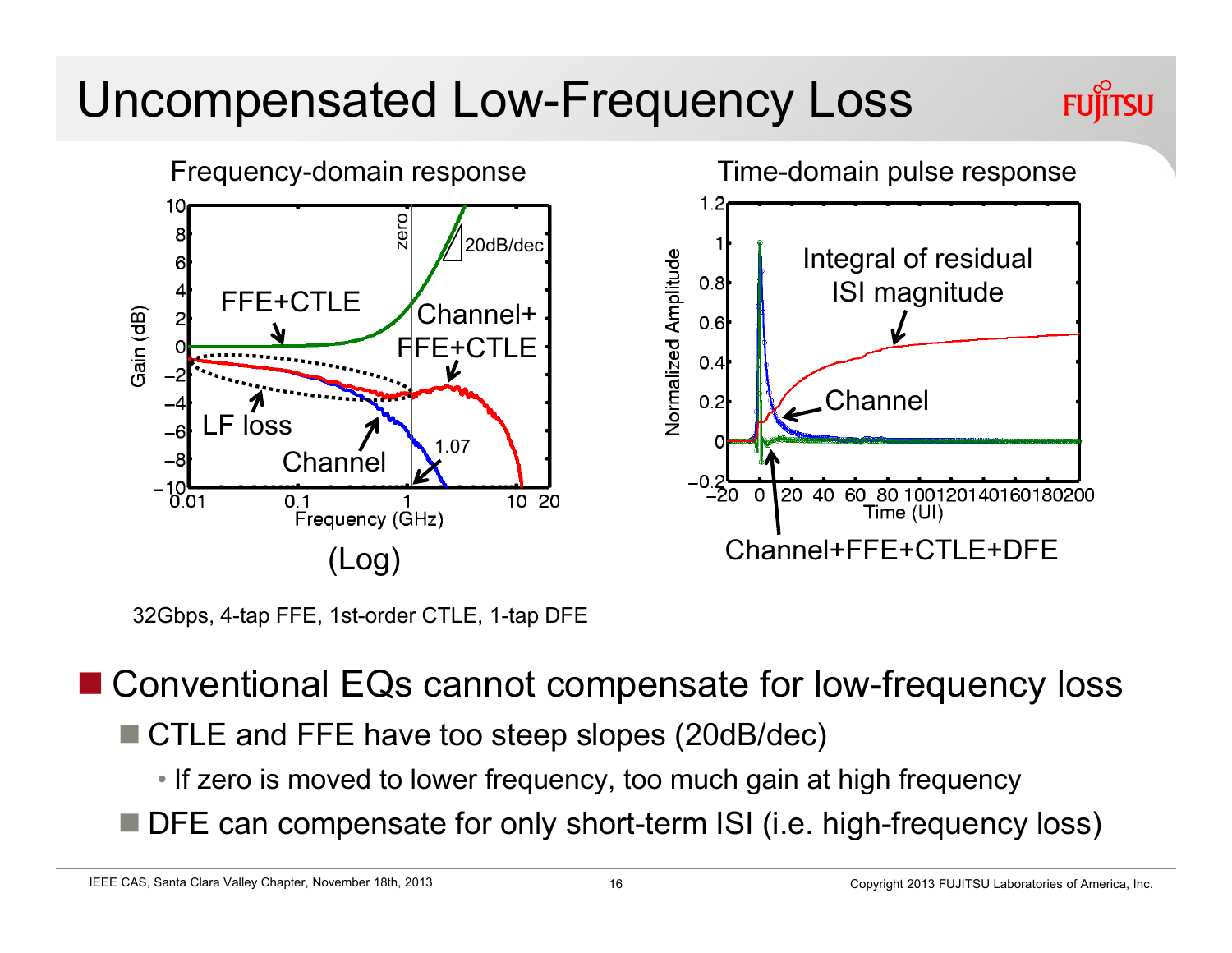## Low-Frequency Equalizer (LFE)[15,16]

**FUJITSU** 

- Amplify low-frequency by a small amount (compared to DC)
	- Closely spaced a pair of pole and zero in low frequency
	- A variant of CTLE for low frequency
	- $\blacksquare$  Easy to implement in analog, but maybe difficult in digital
- **Example** 
	- $\blacksquare$  Feedback with LPF

Transfer Function in s domain:

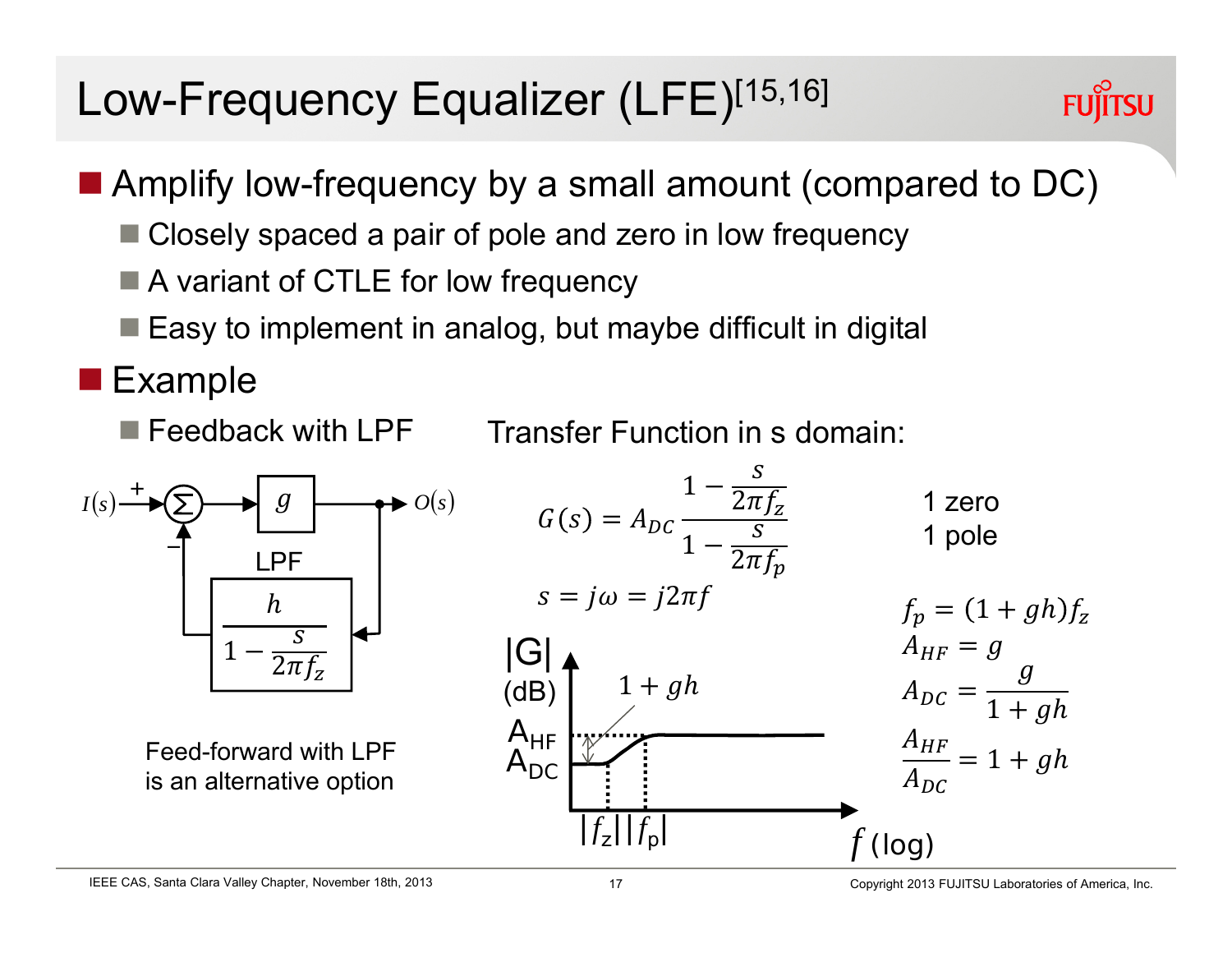# Effect of LFE in Frequency Domain



**FUJITSU**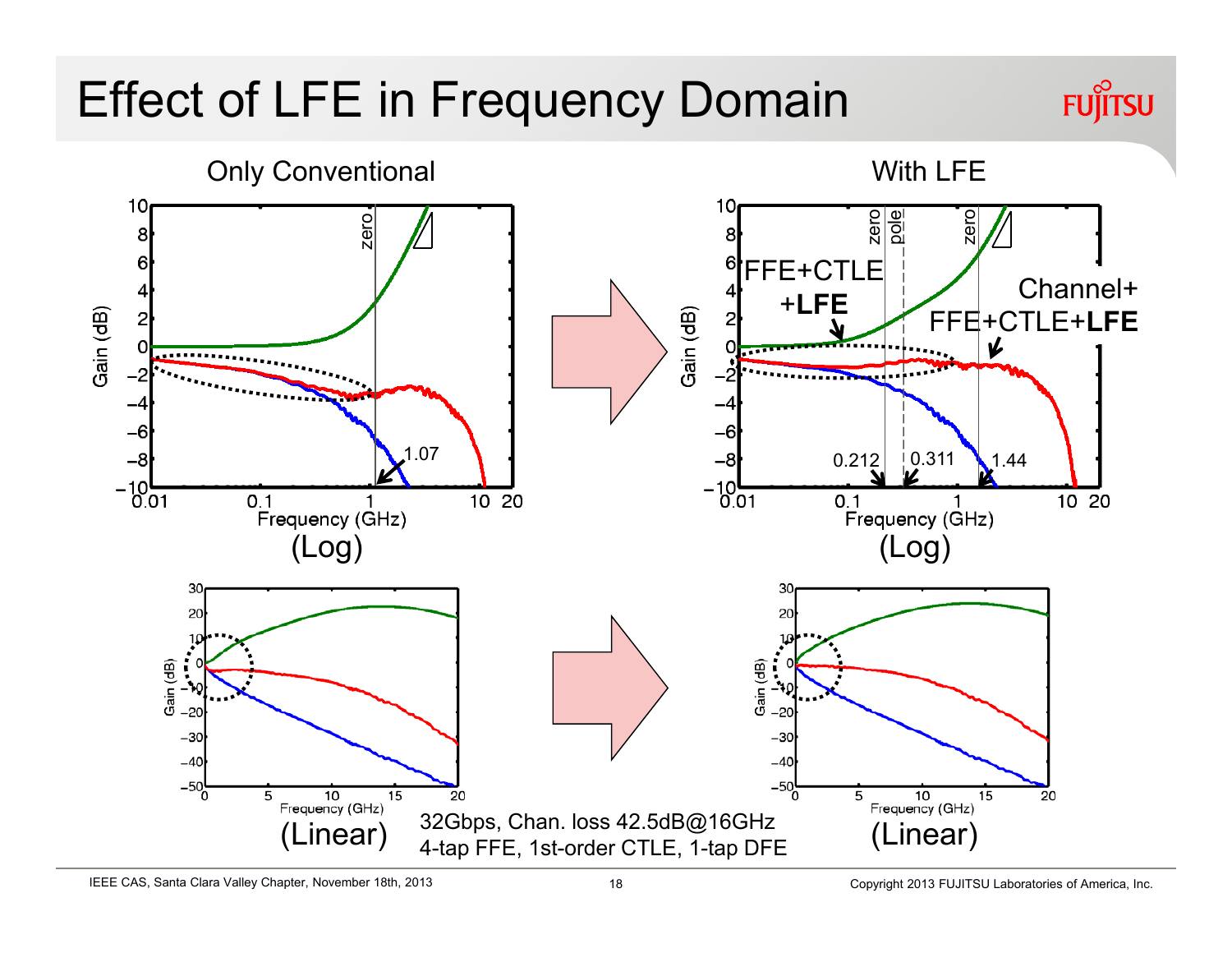## Effect of LFE in Time Domain



Only Conventional With LFE



32Gbps, Chan. loss 42.5dB@16GHz 4-tap FFE, 1st-order CTLE, 1-tap DFE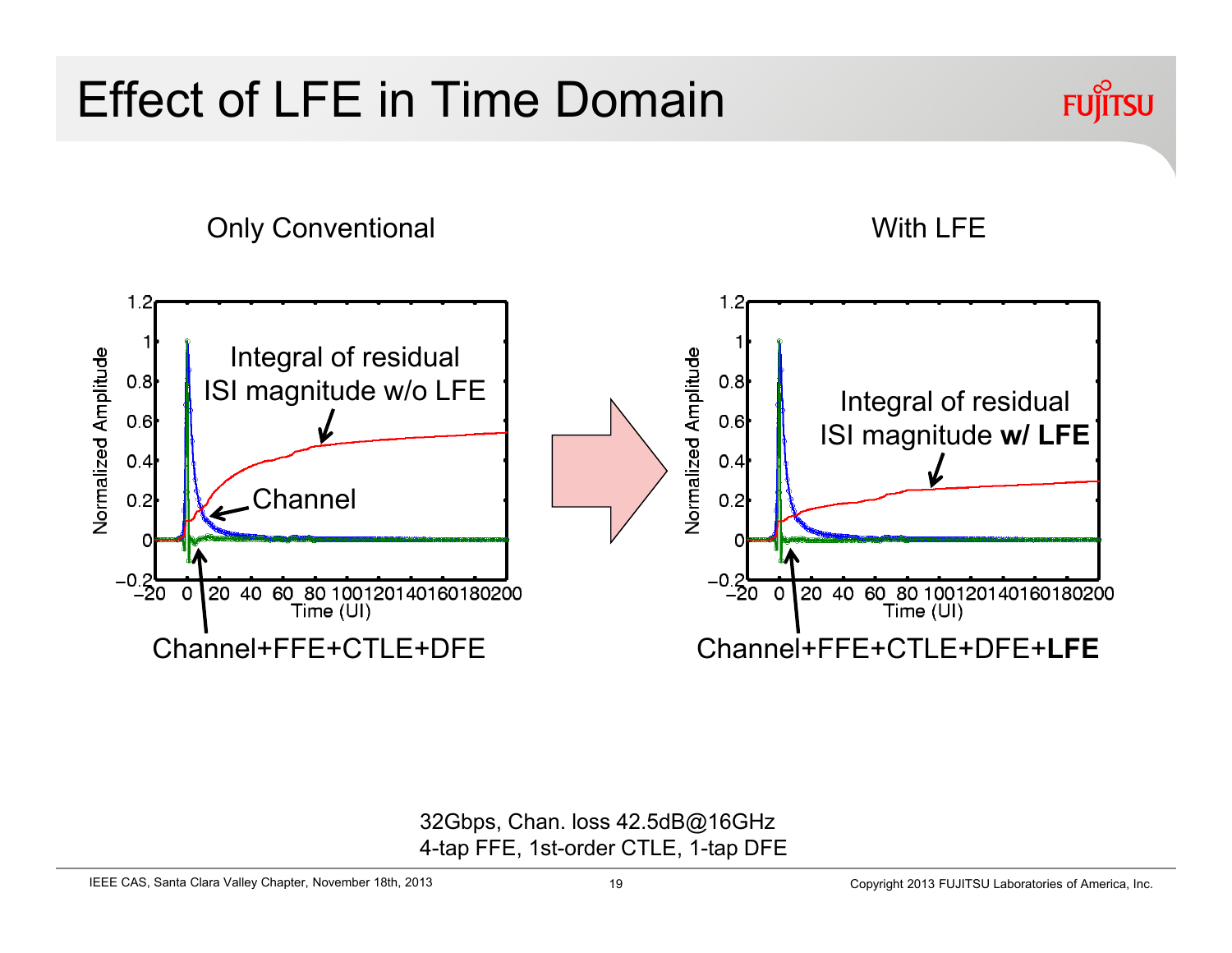

Only Conventional Number of American Conventional American Conventional Mith LFE



DDJ=0.42UI

DDJ=0.21UI

32Gbps, Chan. loss 42.5dB@16GHz 4-tap FFE, 1st-order CTLE, 1-tap DFE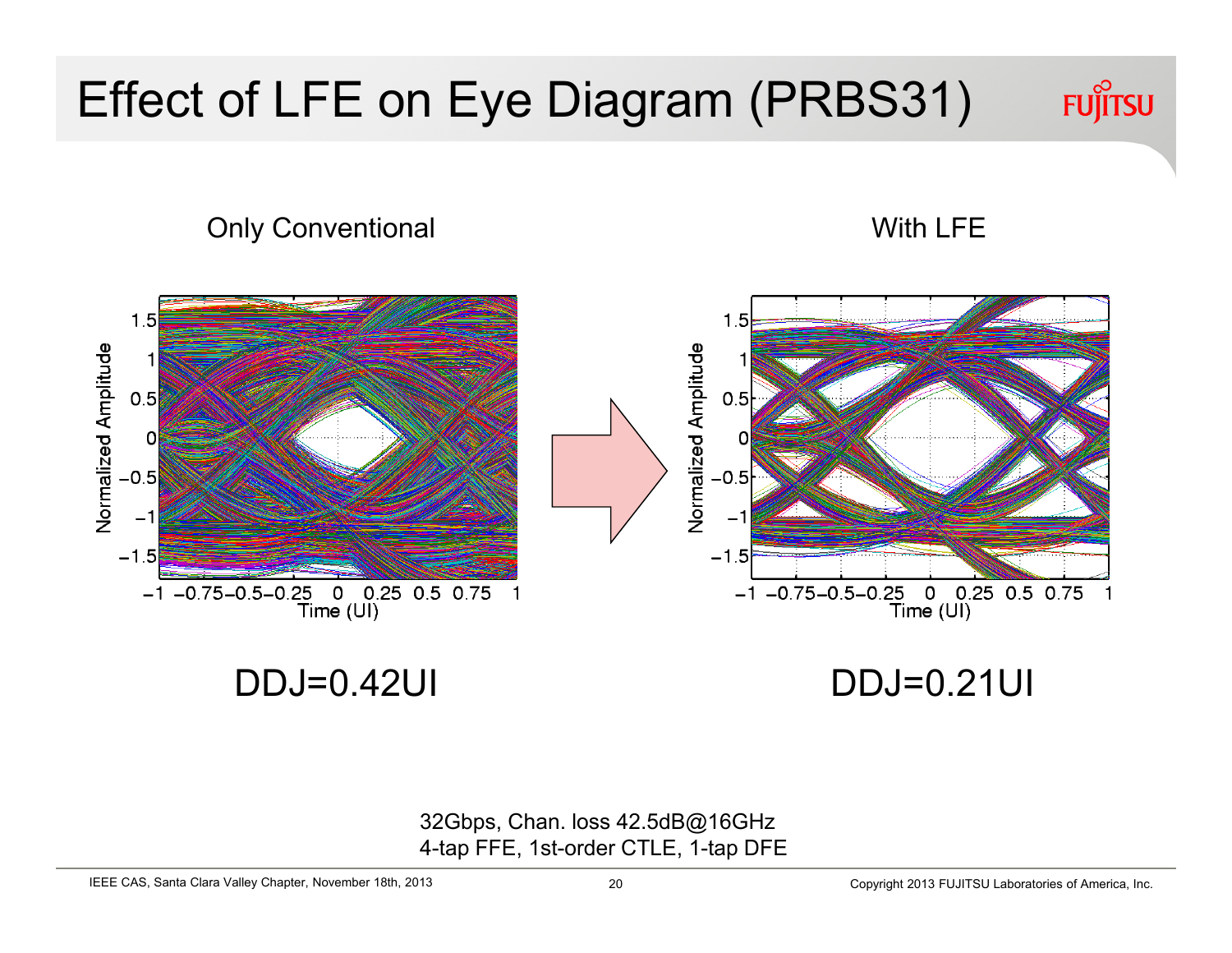# **Outline**



#### pin<br>Lihat **Background**

■ State-of-the-art Equalizer for High-Speed I/O

## ■ Conventional Adaptive Equalizer Control for High-Speed I/O

- Least Mean Square (LMS and SS-LMS)
- Zero Forcing (ZF)
- Max Eye Opening
- Spectrum Matching
- Sign-based Zero-Forcing Adaptive Equalizer Control
- pin<br>Lihat Implementation and Evaluation Results
- **Summary**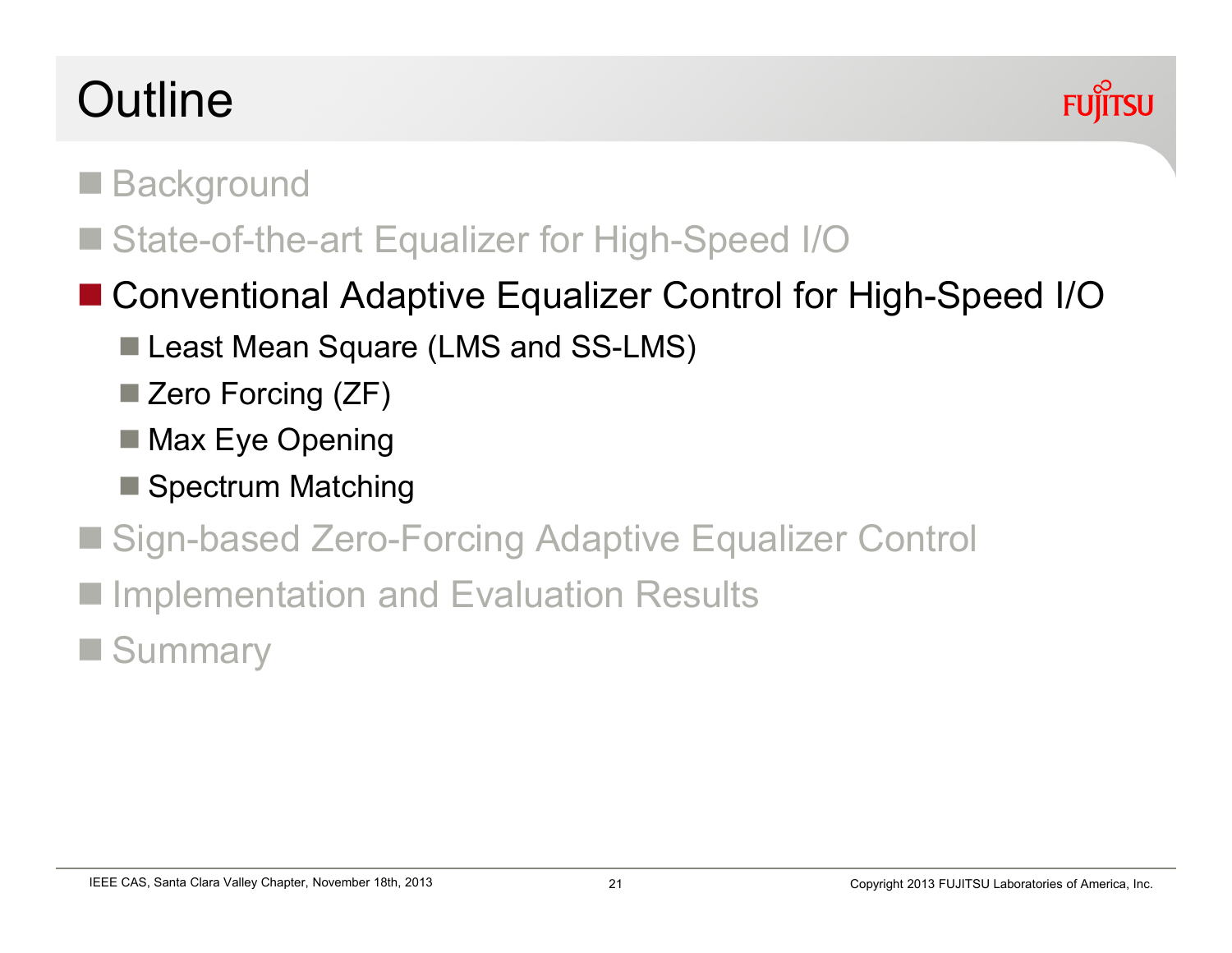## Least Mean Square† (LMS[17], SS-LMS[18])



- Automatically achieve *Minimum Mean-Square Error* (Wiener Filter)
- Widely used in Digital Signal Processing (DSP)
- Strong restriction on filter structure (filter must be in below form)
	- Applicable to DFE, but often NOT to CTLE or LFE
	- $\blacksquare$  NOT applicable to Tx FFE



† A.k.a. Stochastic Steepest Descent Method

IEEE CAS, Santa Clara Valley Chapter, November 18th, 2013 22 2 Copyright 2013 FUJITSU Laboratories of America, Inc.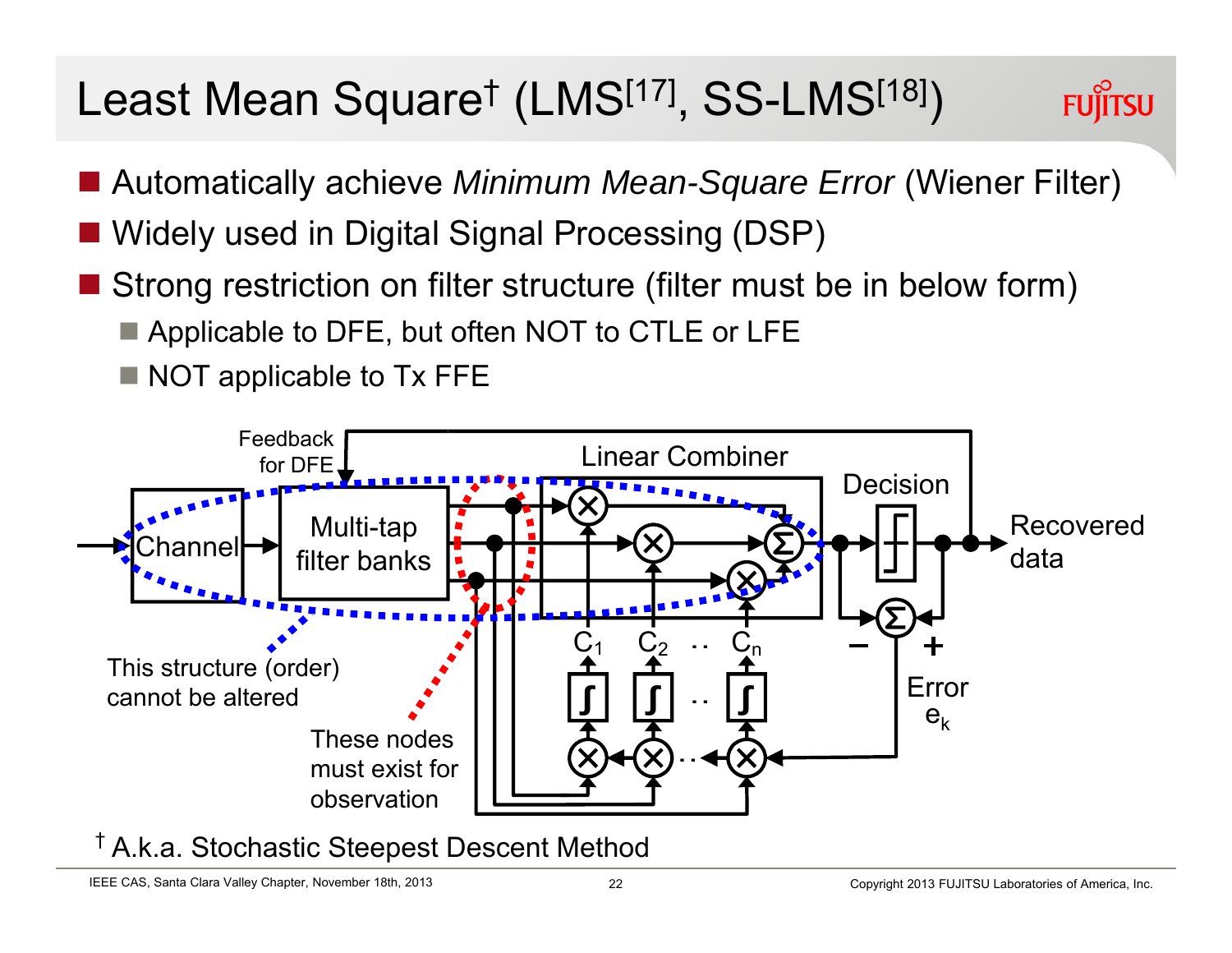# Zero Forcing (ZF)[19,20]



## **Force** *weighted* sum of ISI towards zero

- Also capable to achieve almost *Minimum Mean-Square Error* (Wiener Filter)
	- For the target (worst) channel, with proper weight vectors (e.g. Jacobian Matrix)
		- Not optimal for other channels, but it is usually acceptable for wide range of variation
	- Equivalent to LMS, if applied to DFE
- **Flexible filter structure** 
	- Applicable to CTLE, LFE and Tx FFE

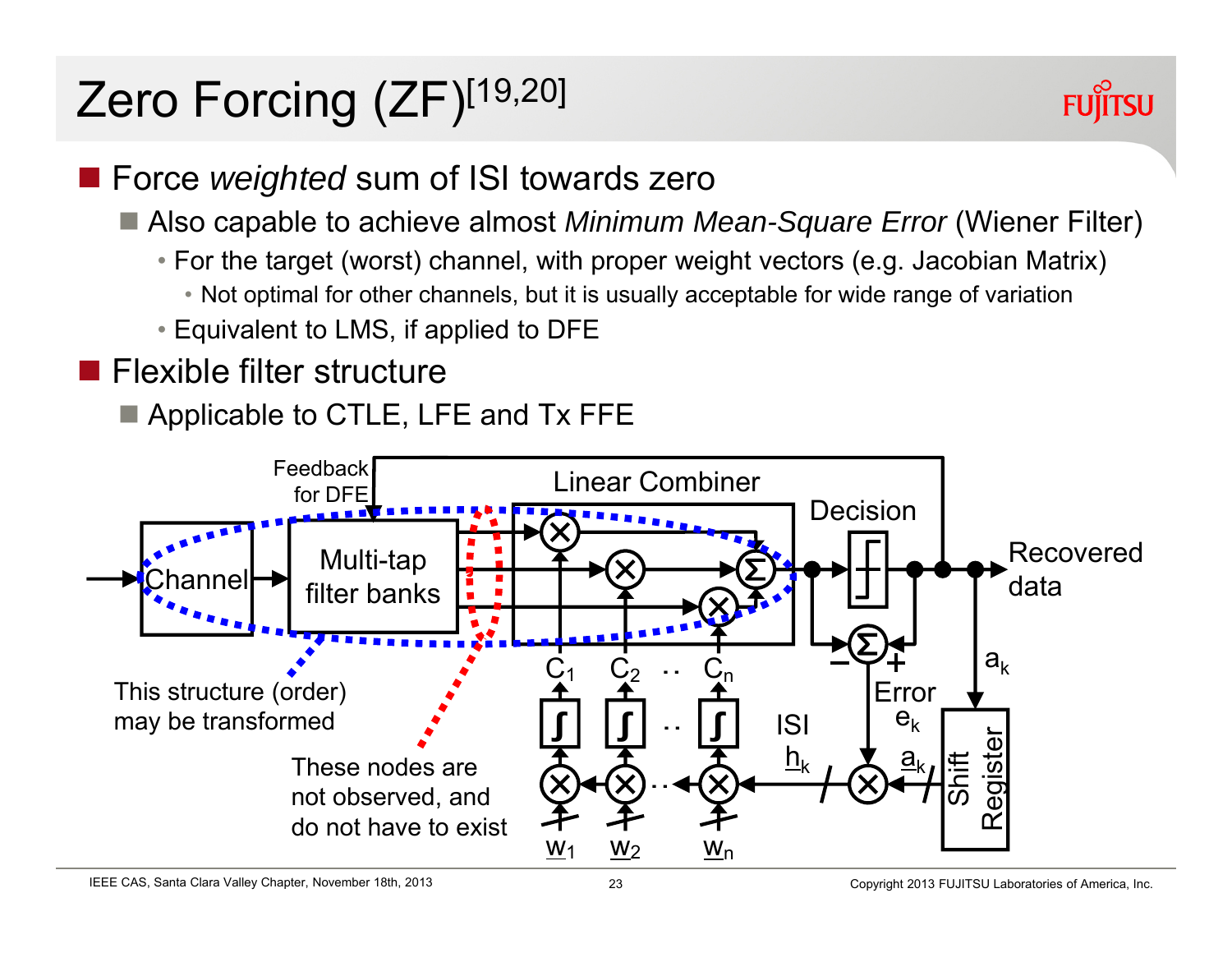# Max Eye Opening<sup>[21]</sup>



- Maximize eye opening by adjusting EQ parameters
- Flexible filter structure
- Slow or inaccurate
	- Similar eyes for slightly different parameters must be compared
	- $\blacksquare$  Precision eye measurement takes quite a long time

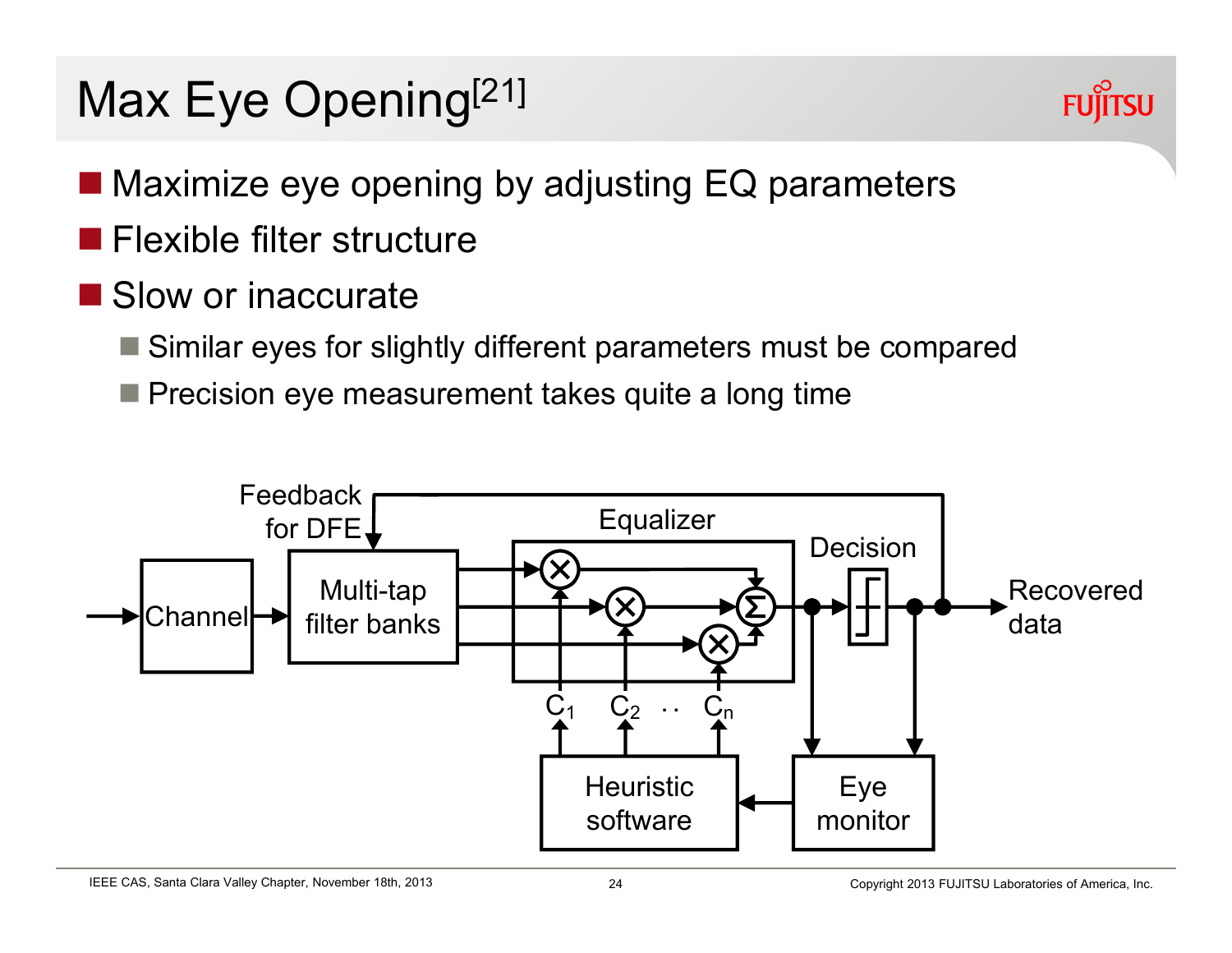# Spectrum Matching<sup>[3,6]</sup>



- **Force imbalance of spectrum towards zero**
- Options to measure imbalance of spectrum
	- Multiple filters with different bands (e.g. LPF and HPF)
	- Slicer may be optionally used to generate the reference
	- $\blacksquare$  Edge slew rate or pulse width may be used instead of spectrum
- **Difficult to control more than one parameter**

## Only for CTLE

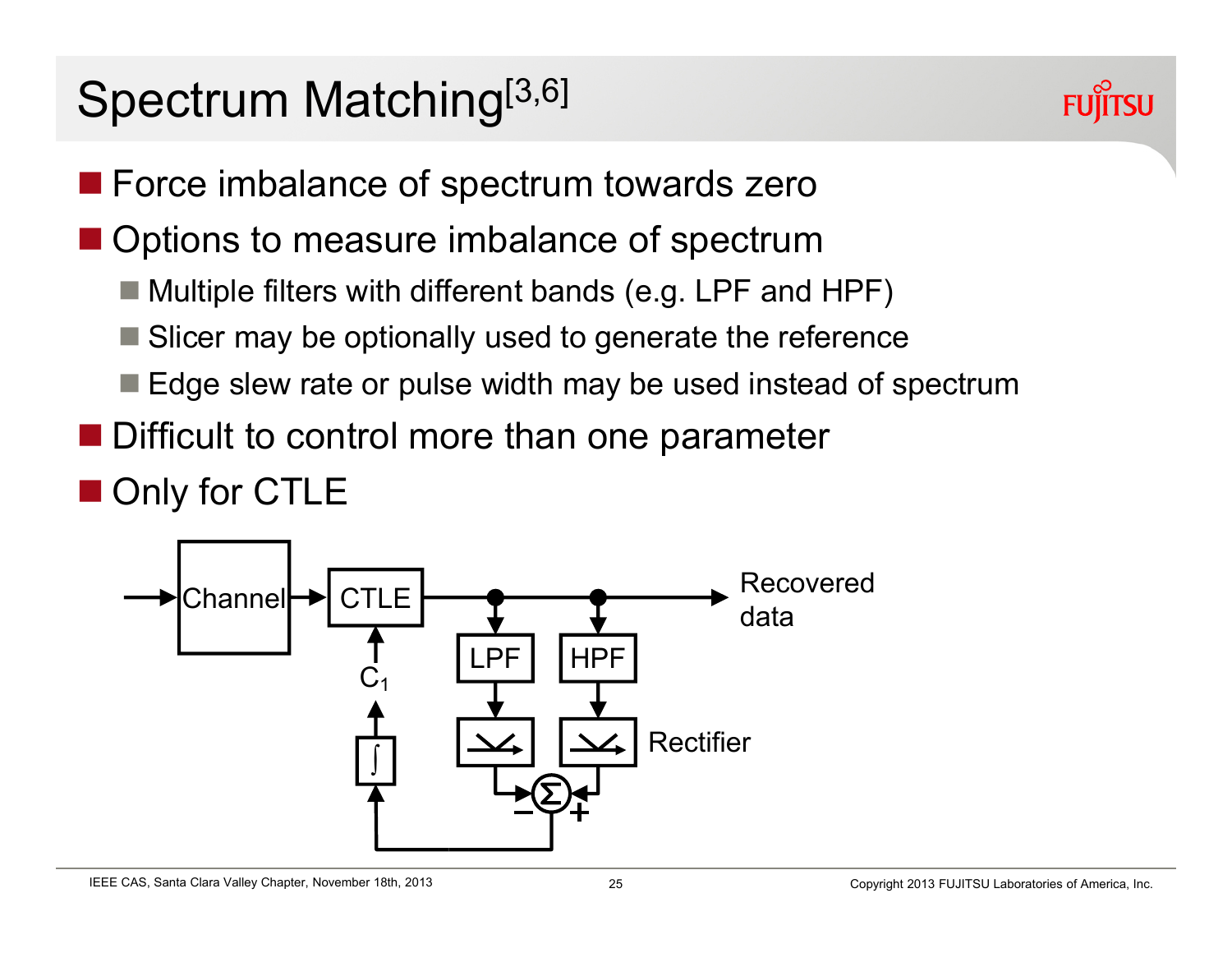# **Outline**



- pin<br>Lihat **Background**
- State-of-the-art Equalizer for High-Speed I/O
- Conventional Adaptive Equalizer Control for High-Speed I/O
- Sign-based Zero-Forcing Adaptive Equalizer Control
	- Problems of Conventional Adaptive Equalizer Control
	- **Pattern Filtering**
	- Convolution and De-convolution of ISI
	- Sign-based Zero-Forcing
	- Extension of S-ZF for Low-Frequency Equalizer
- pin<br>Lihat Implementation and Evaluation Results
- pin<br>Lihat **Summary**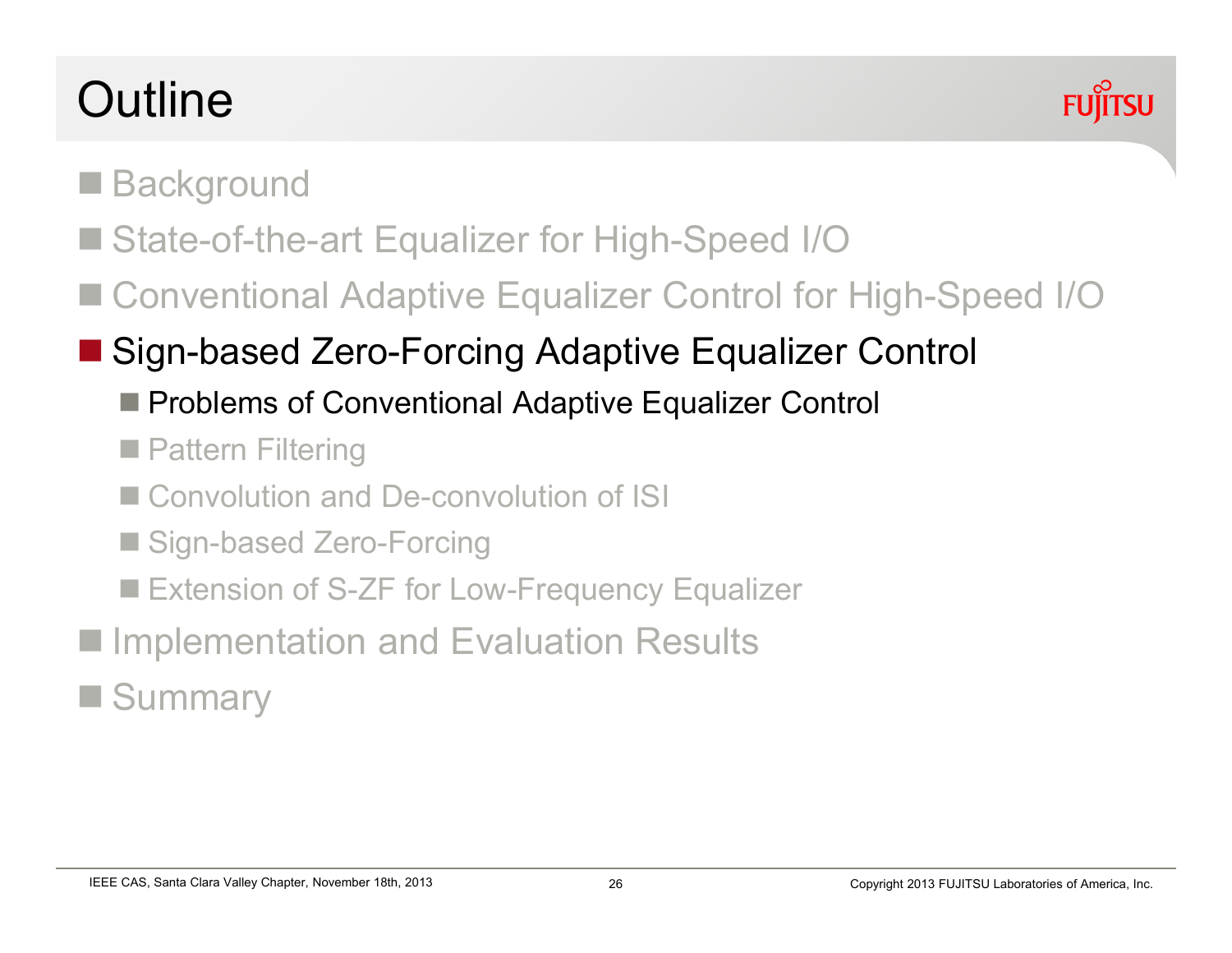## Problems of Conventional Adaptive EQ Control **FUJITSU**

## ■ Need random data

- $\blacksquare$  If data is not random, equalizer parameter can drift
- Some wireline standards use 8B10B code
	- With 8B10B, data sequence can be periodic such as continuous 1010
	- Idle sequence in 8B10B has limited randomness
- Limited flexibility or accuracy (except ZF)
	- LMS/SS-LMS easily achieve MMSE, but are not flexible
	- Max Eye Opening is flexible, but inaccurate or slow
	- Spectrum Matching is not flexible
	- ZF is attractive, because it is flexible and able to achieve almost MMSE
		- But not well studied in DSP context, because LMS is better than ZF for DSP
		- Conventional ZF for DSP requires ADC which we would like to avoid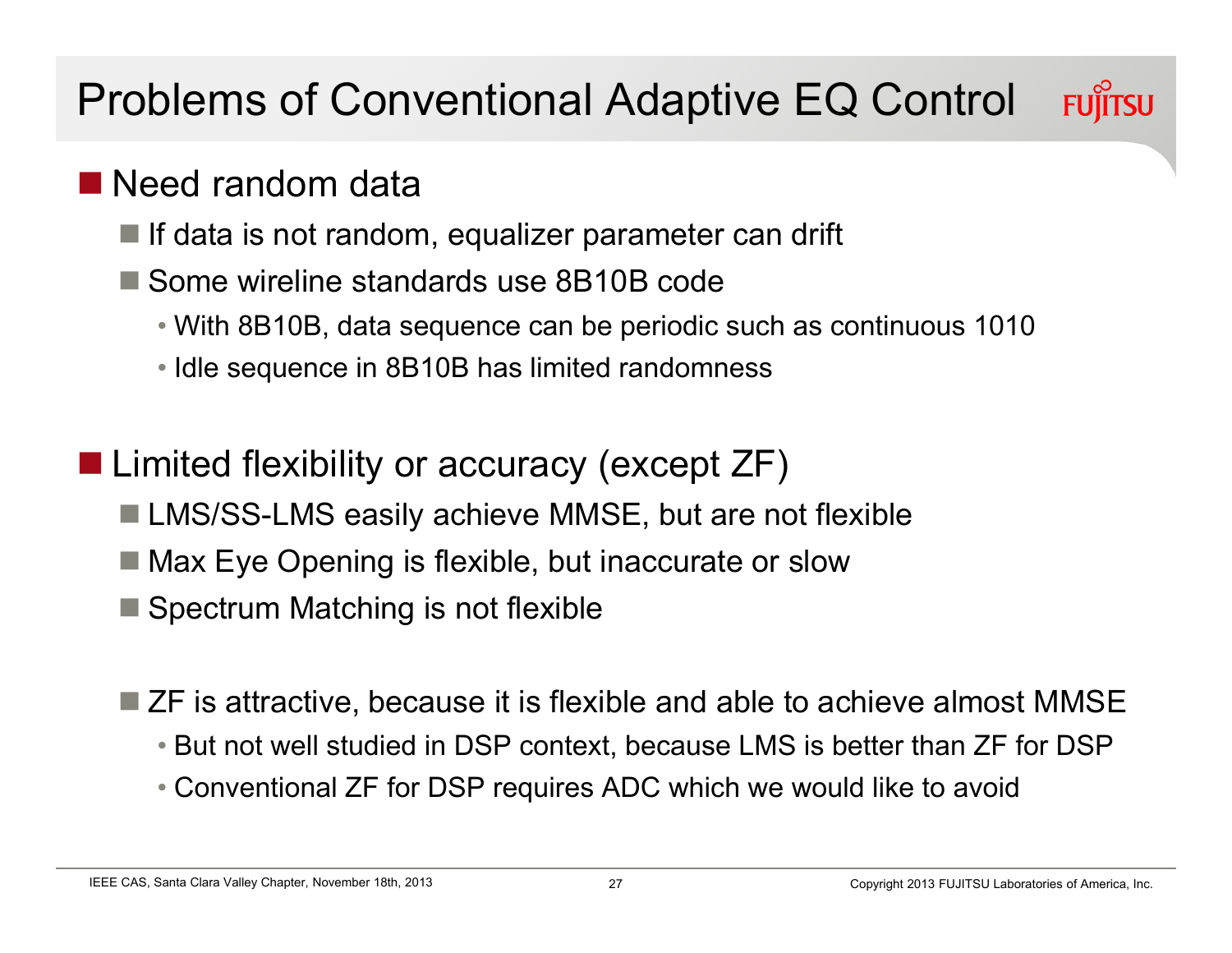# **Outline**



## pin<br>Lihat **Background**

- State-of-the-art Equalizer for High-Speed I/O
- Conventional Adaptive Equalizer Control for High-Speed I/O

## Sign-based Zero-Forcing Adaptive Equalizer Control

■ Problems of Conventional Adaptive Equalizer Control

## ■ Pattern Filtering

- Convolution and De-convolution of ISI
- Sign-based Zero-Forcing
- Extension of S-ZF for Low-Frequency Equalizer
- pin<br>Lihat Implementation and Evaluation Results

## **COL Summary**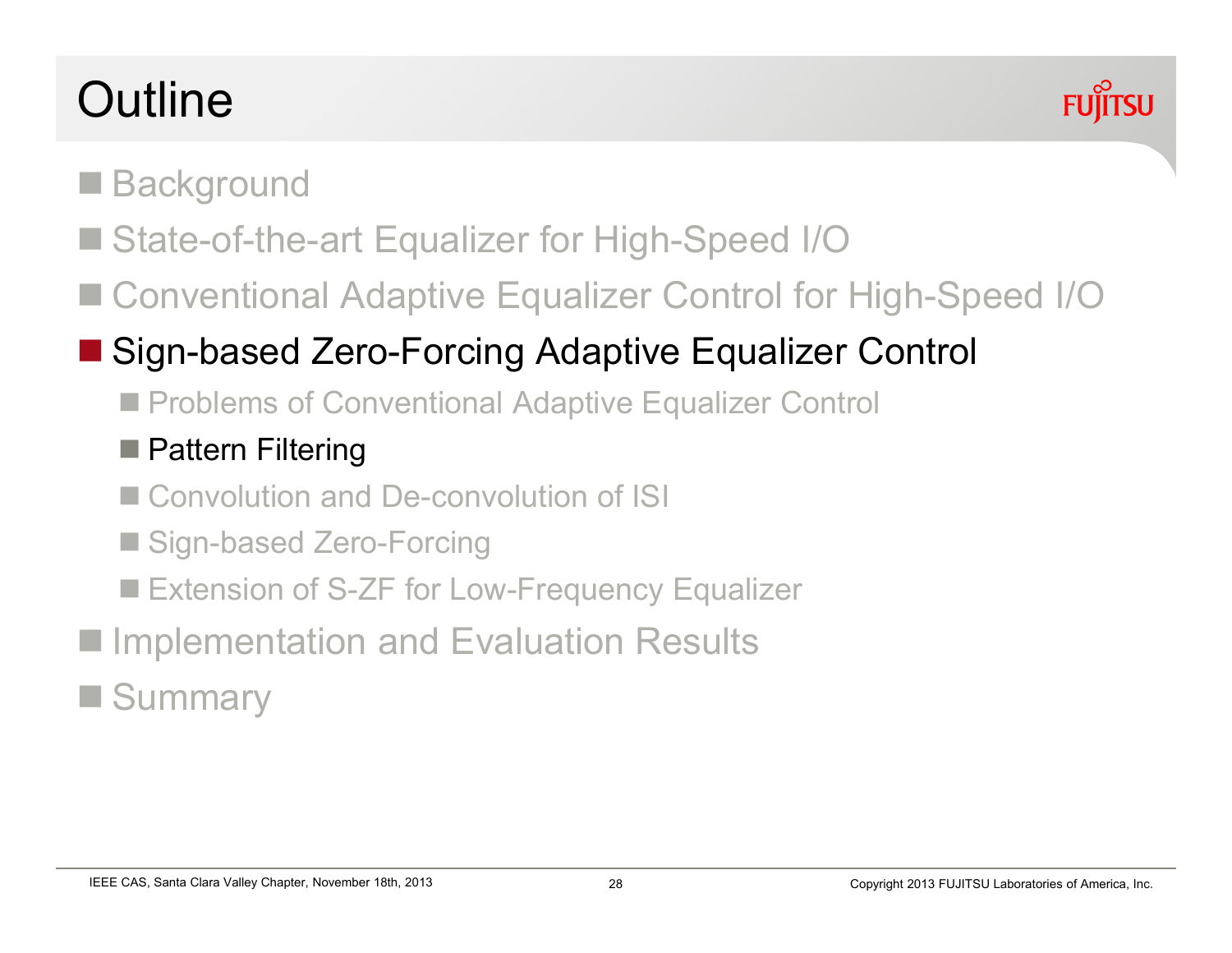# Pattern Filtering<sup>[22]</sup> (1/3)



- Do not passively use all received error information
- Actively choose error information to use

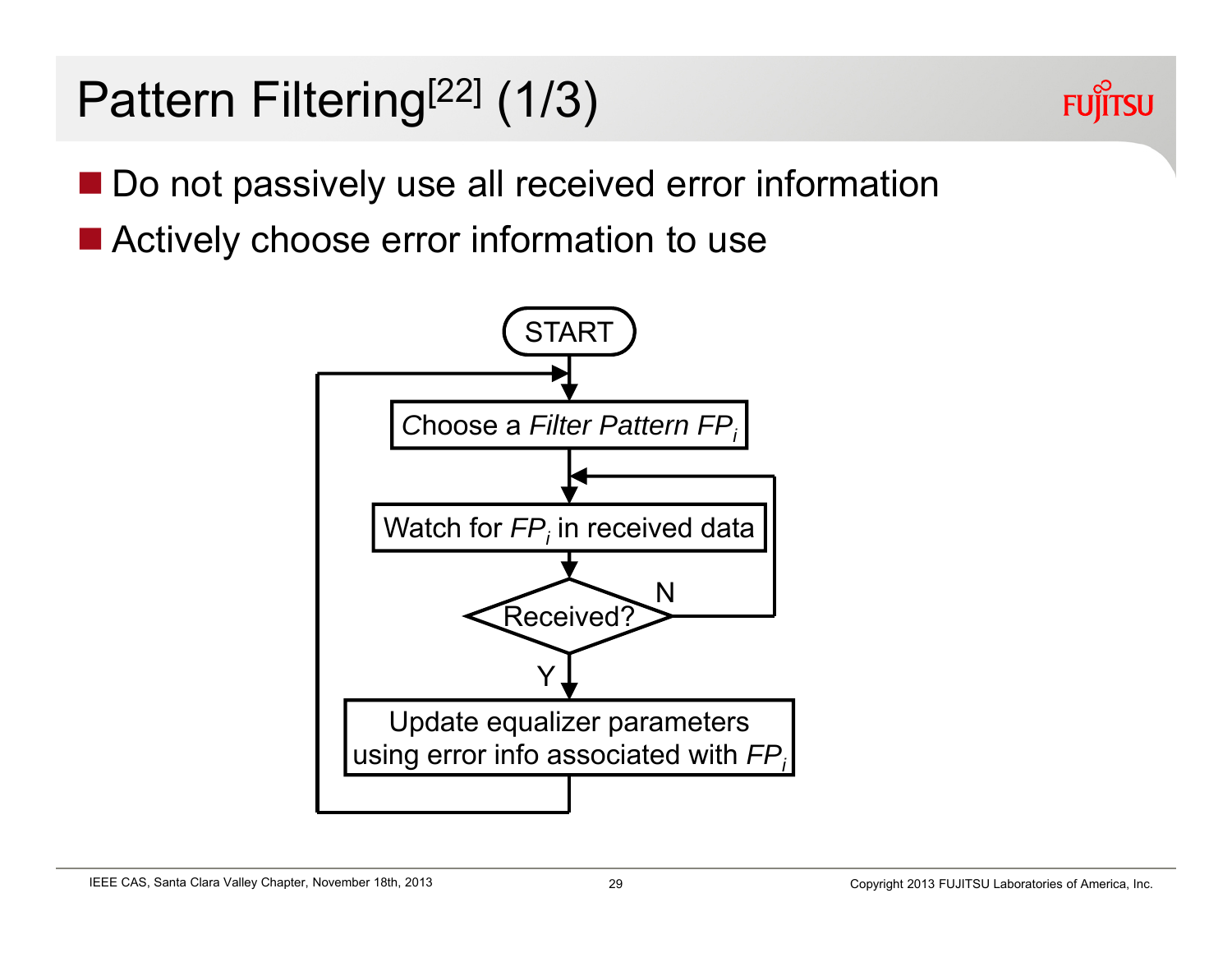# Pattern Filtering (2/3)



#### ■ Keep watching for the selected *Filter Pattern FP<sub>i</sub>* (no timeout)

- **If the** *Filter Pattern FP<sub>i</sub>* **is missing in the sequence, just wait forever** 
	- The sequence will eventually change
	- Do not update EQ parameters, when spectrum may be inadequate
		- Not halting updates for non-random data may cause parameter drift
- *Pattern Filtering* works with limited random data
	- $\blacksquare$  For mostly periodic patterns, adaptation works slowly but steadily by catching limited random data
		- E.g. Ethernet frame with short random header and long payload filled by periodic 8B10B data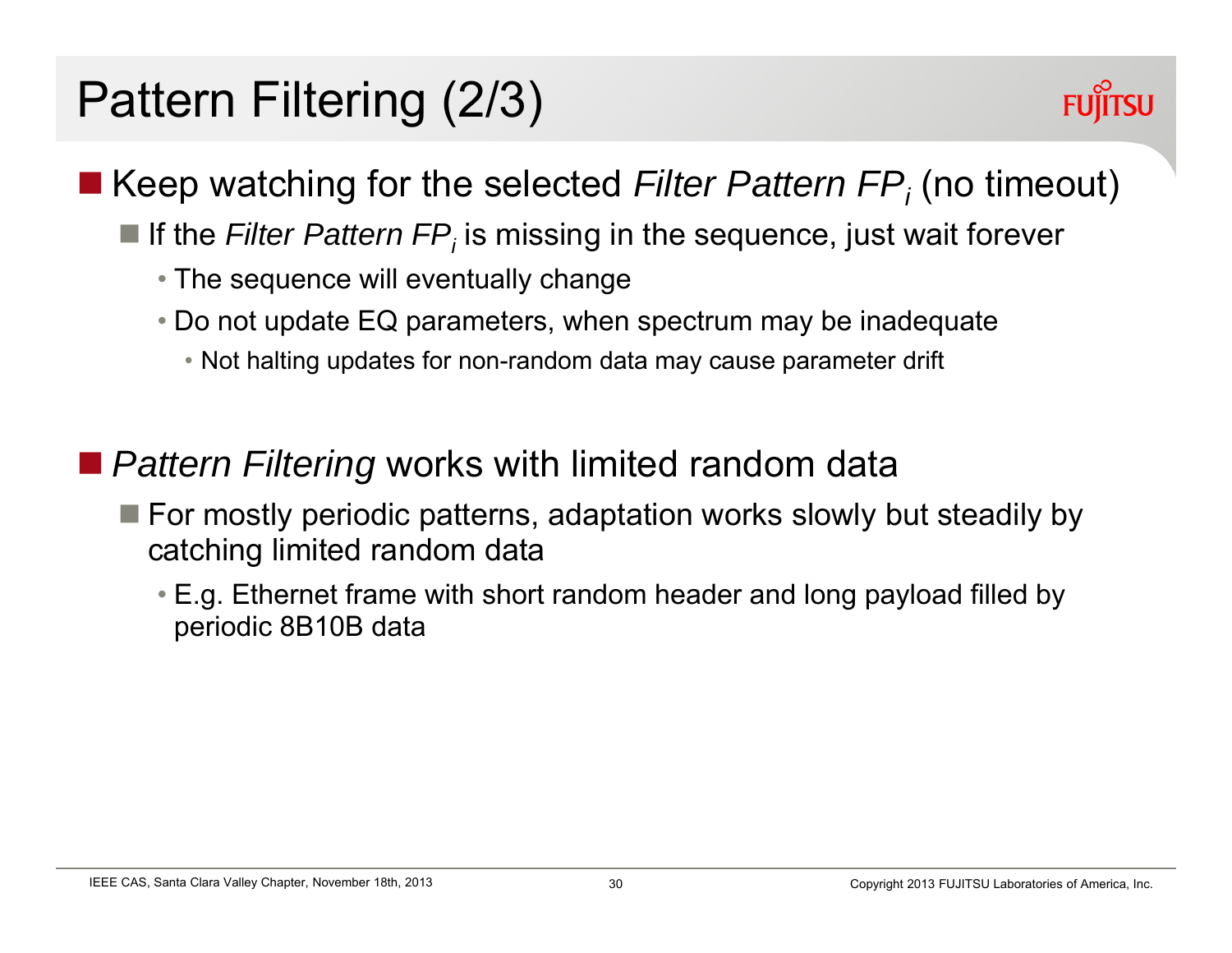# Pattern Filtering (3/3)



- Two options to choose a *Filter Pattern FP* 
	- Randomly (similar to conventional adaptive control)<sup>[22]</sup>
		- Make conventional adaptive controls operable for non-random data
	- **From a specific set of patterns, in some specific way**<sup>[23]</sup>
		- Enable De-convolution of ISI and S-ZF adaptation scheme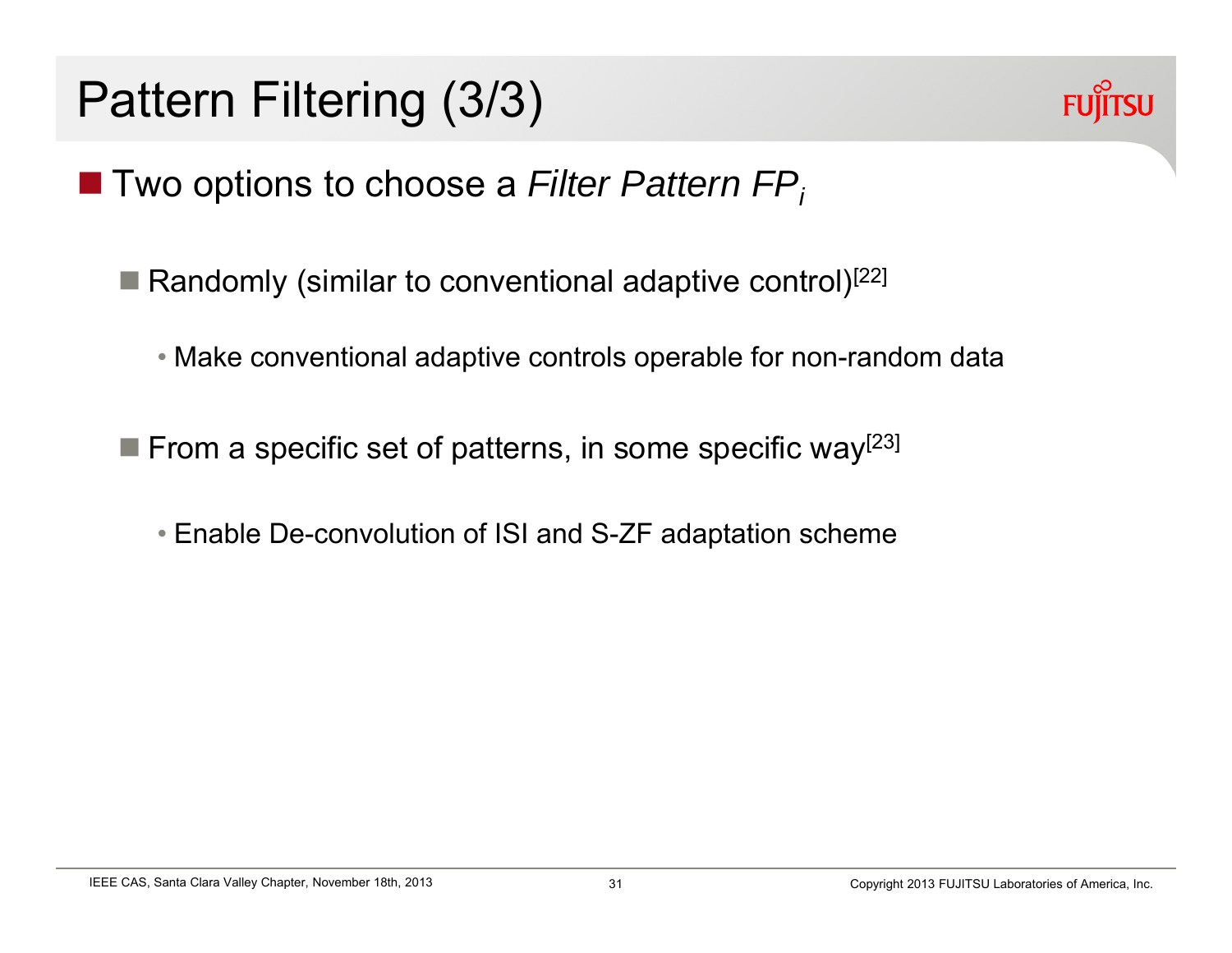# **Outline**



## pin<br>Lihat **Background**

- State-of-the-art Equalizer for High-Speed I/O
- Conventional Adaptive Equalizer Control for High-Speed I/O

## Sign-based Zero-Forcing Adaptive Equalizer Control

- Problems of Conventional Adaptive Equalizer Control
- **Pattern Filtering**
- Convolution and De-convolution of ISI
- Sign-based Zero-Forcing
- Extension of S-ZF for Low-Frequency Equalizer
- pin<br>Lihat Implementation and Evaluation Results

## pin<br>Lihat **Summary**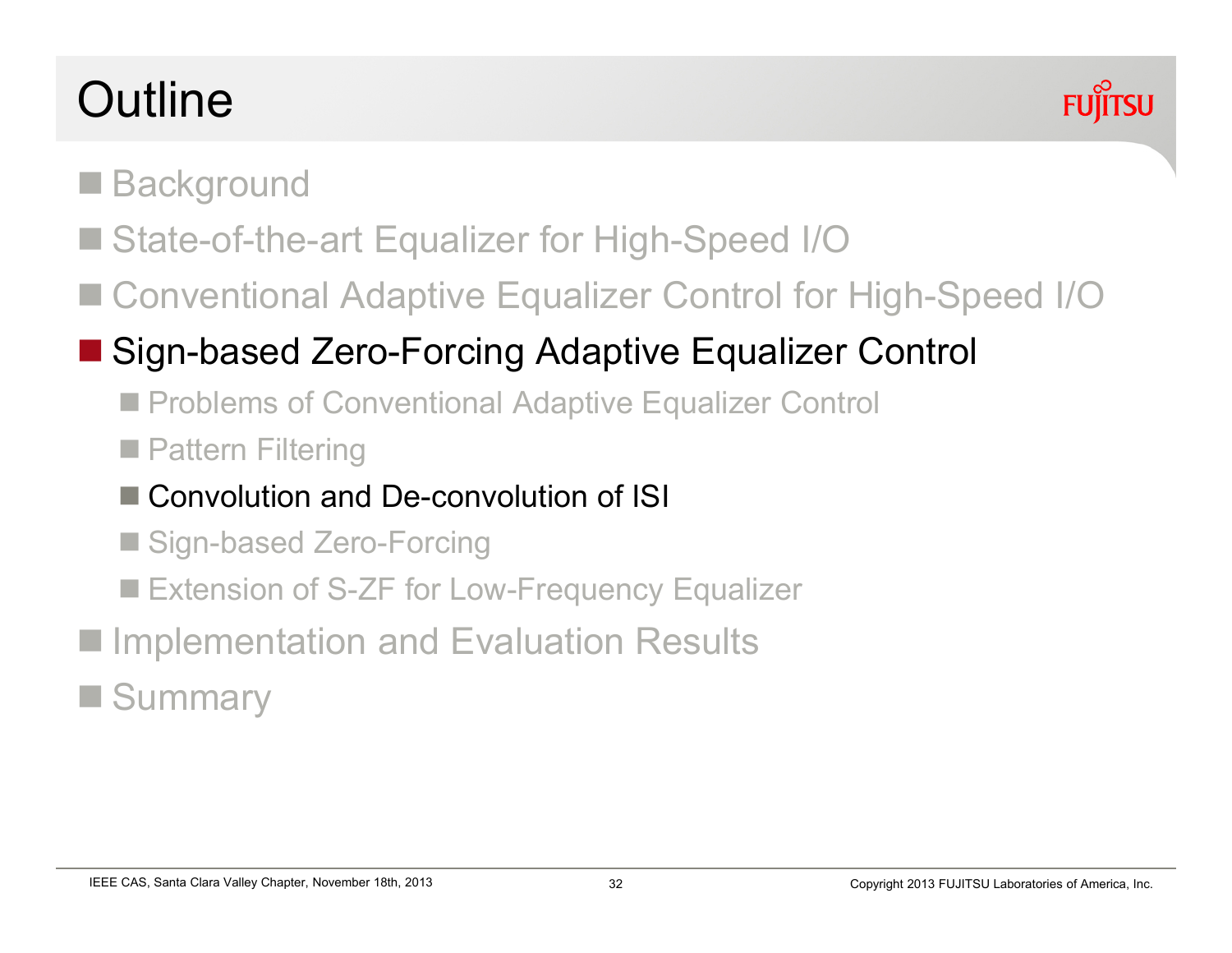## Convolution and De-convolution of ISI **FUJITSU** Ref. Level $\sim$ = Cursor  $*$  sign(Data) Ref. LevelCursor Data sequence {+1,-1} ISIConvolution Received WaveformPulse Response (Ref. Level + Error) (Cursor + ISI) De-convolutionDe-convolutionTime DomainConvolution $B(f)$  $B(f)$  $C(f) = A \times B$   $A(f) = C \div B \leftarrow ( \div ) \leftarrow C(f)$  $A(f)$ Frequency Domain **Multiplication** Division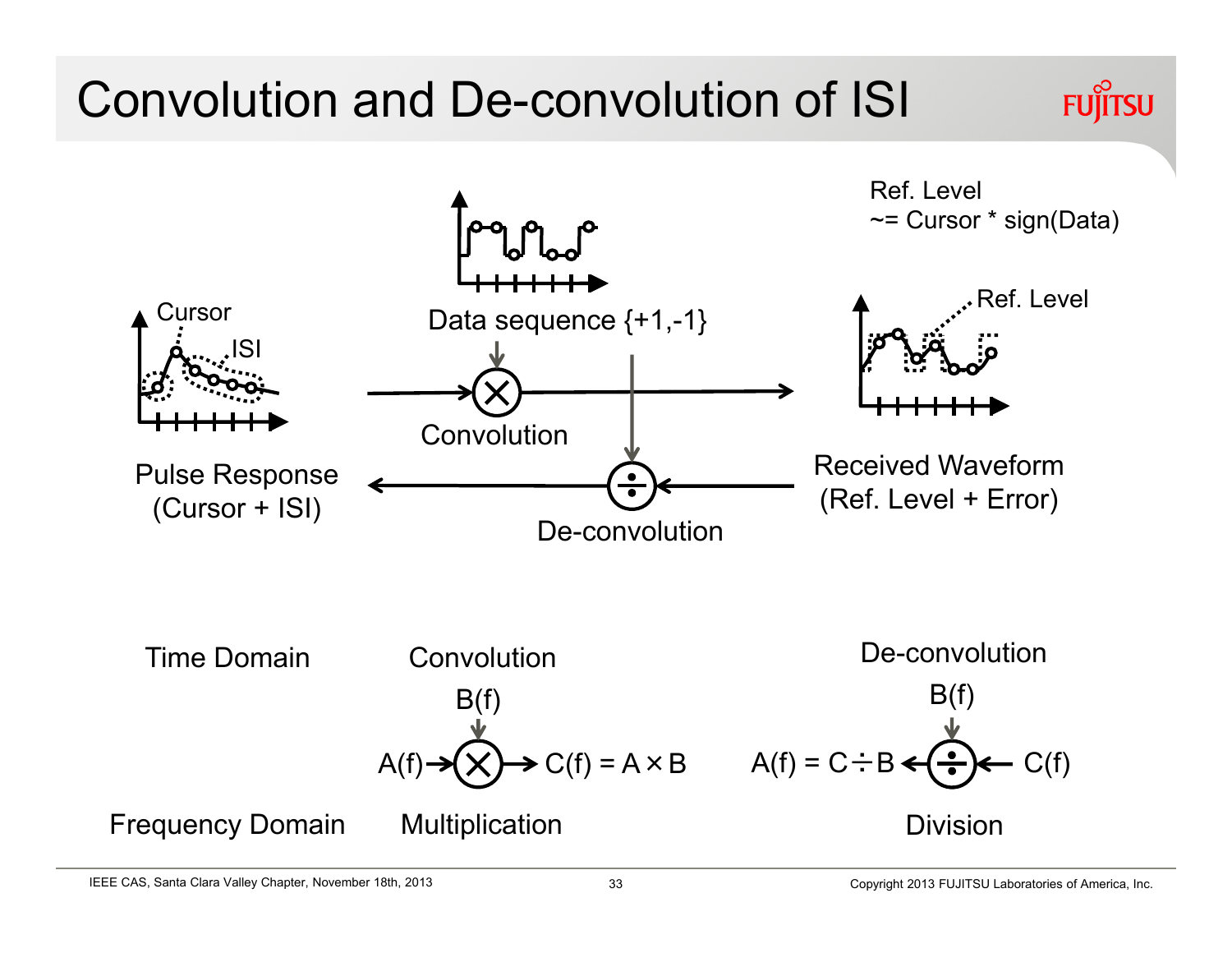

Error E4= sign(D6)\*h-2 + sign(D5)\*h-1 + (*sign(D4)\*h0 - Ref. Level*) + sign(D $_3$ )\*h $_1$  + sign(D $_2$ )\*h $_2$  + sign(D $_1$ )\*h $_3$  + sign(D $_0$ )\*h $_4$ 

 $sign(D_n): \{+1, -1\}$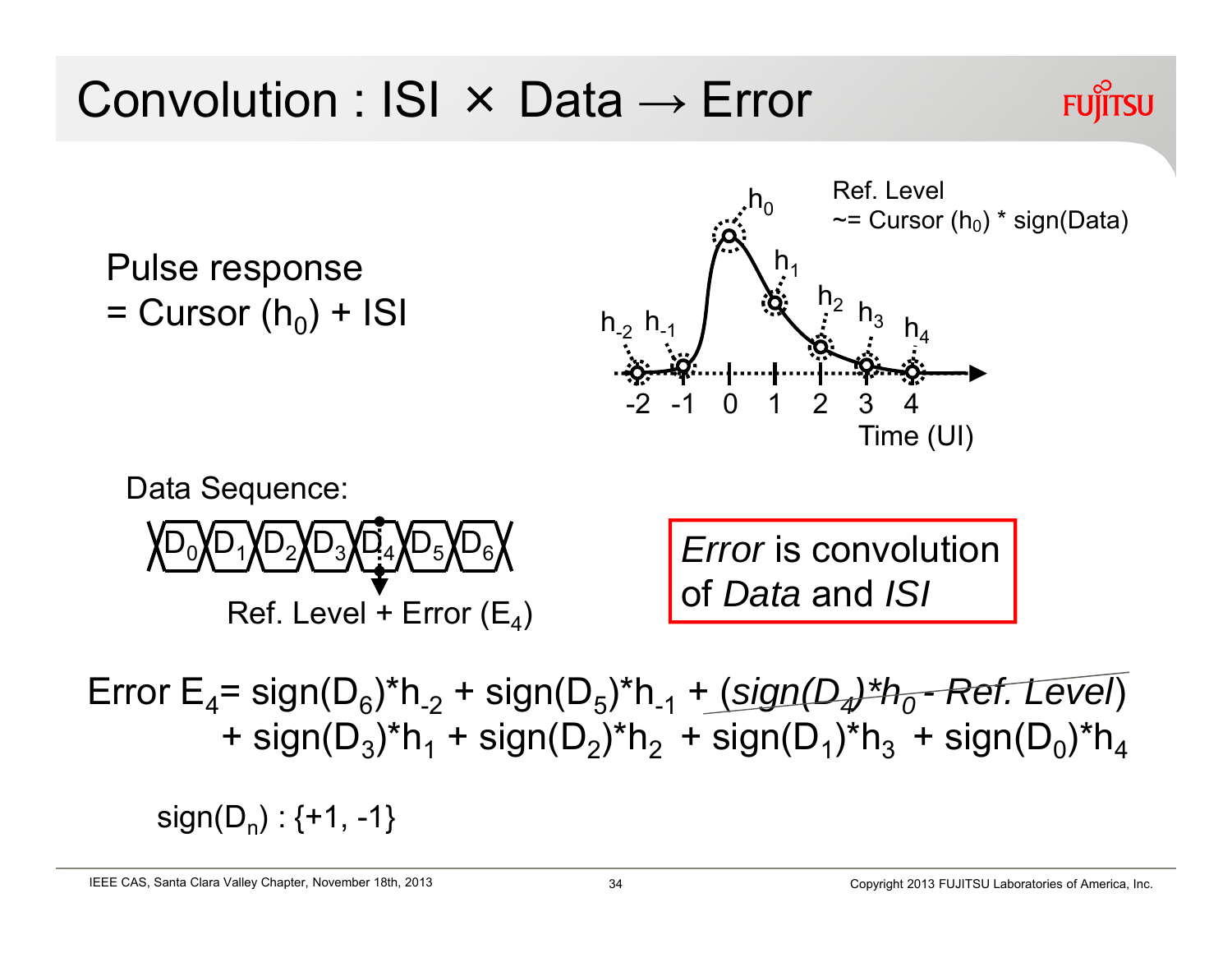*ISI* is de-convolution of *Data* out of *Error*

FP0: 0 0 1 1 0  
\n
$$
\underline{D_0 D_1 / D_2 D_3 D_4 / D_5 D_6/}
$$
\nFP1: 0 0 1 0 0 1 0  
\n
$$
\underline{D_0 D_1 / D_2 D_3 D_4 / D_5 D_6/}
$$
\nFP: Filter Pattern\nF  
\n
$$
E_4^{FP1} = -h'_2 + h'_1 - h'_0 - Ref. \text{Level}
$$
\nFP: Filter Pattern\n
$$
E_4^{FP1} = -h'_2 + h'_1 - h'_0 - Ref. \text{Level}
$$
\n
$$
E_4^{FP1} = -h'_2 + h'_1 - h'_0 - Ref. \text{Level}
$$

Residual ISI h<sub>1</sub> can be calculated as the difference between error  $\mathsf{E}_4$  values for FP0 and FP1 which differ only at  $\mathsf{D}_3$ 

IEEE CAS, Santa Clara Valley Chapter, November 18th, 2013 35 Copyright 2013 FUJITSU Laboratories of America, Inc.

**FUJITSU**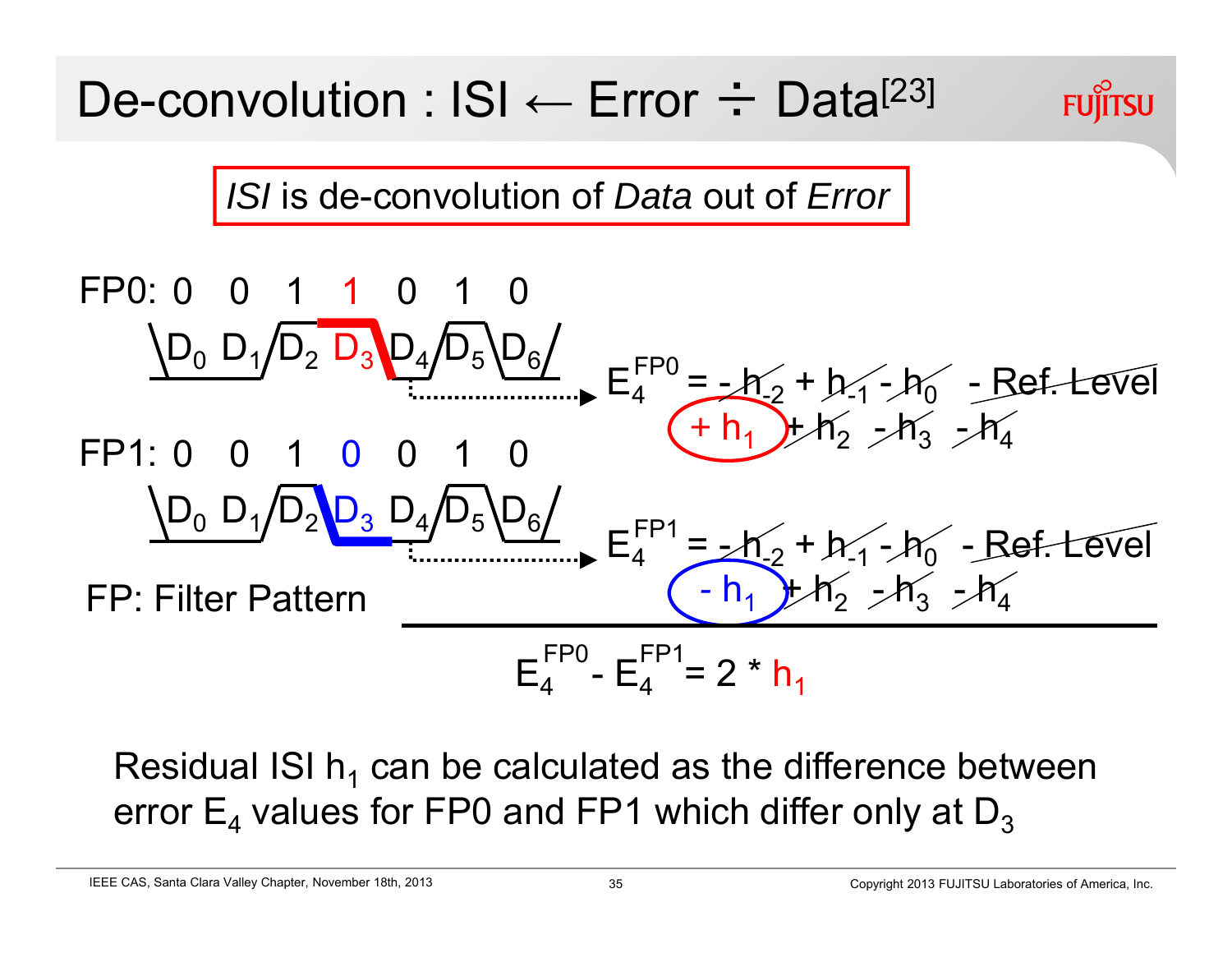# **Outline**



- pin<br>Lihat **Background**
- State-of-the-art Equalizer for High-Speed I/O
- Conventional Adaptive Equalizer Control for High-Speed I/O

## Sign-based Zero-Forcing Adaptive Equalizer Control

- Problems of Conventional Adaptive Equalizer Control
- **Pattern Filtering**
- Convolution and De-convolution of ISI
- Sign-based Zero-Forcing
- Extension of S-ZF for Low-Frequency Equalizer
- pin<br>Lihat Implementation and Evaluation Results
- pin<br>Lihat **Summary**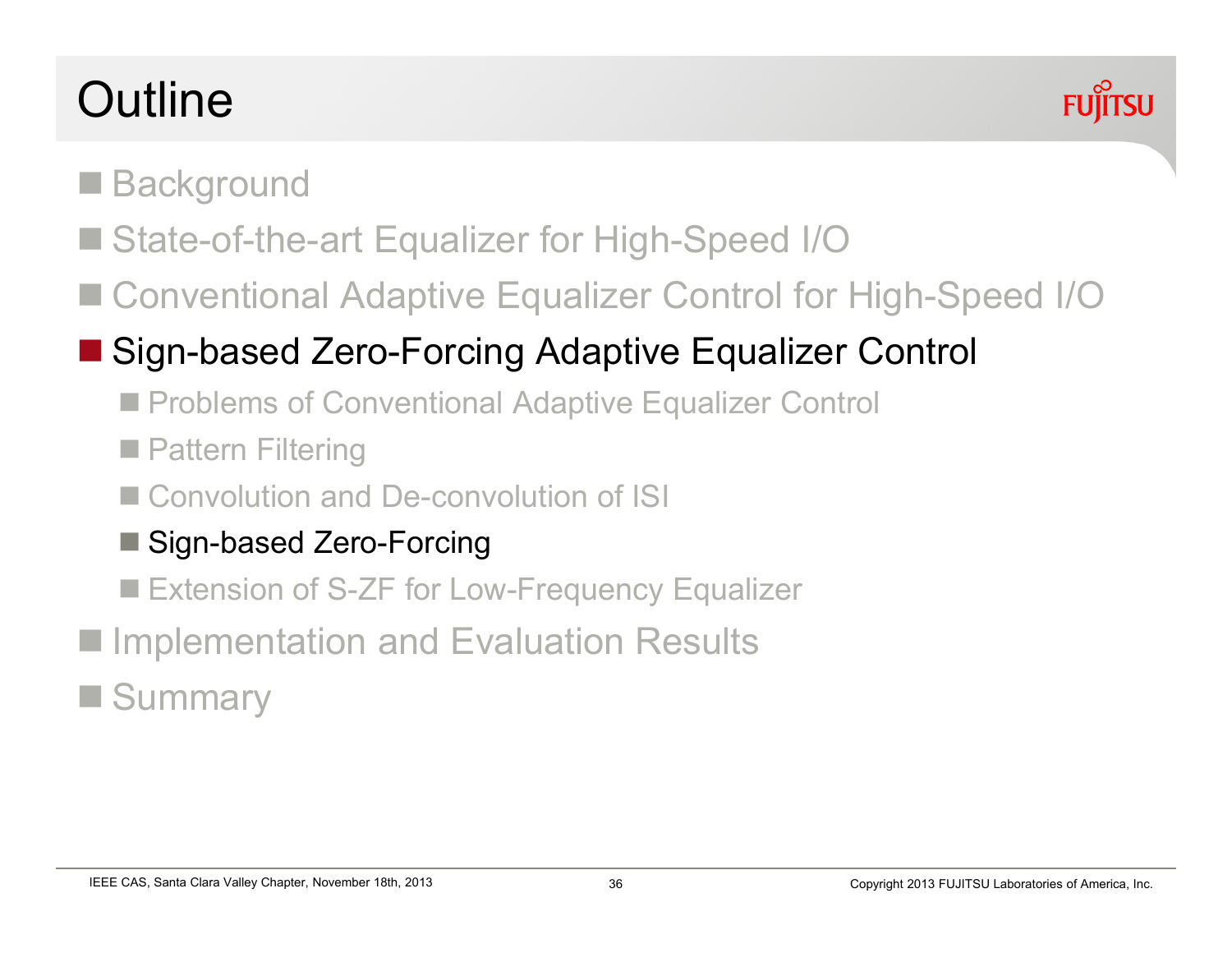# Sign-based Zero-Forcing (S-ZF)[23]



**FPD statistically de-convolves Data out of Error to ResISI**<sub>n</sub>  $\blacksquare$  Average of {+1,-1} of ResISI<sub>n</sub> indicates quantity of residual ISI at n UI

## **Force weighted sum of average ResISI**<sub>n</sub> towards Zero

IEEE CAS, Santa Clara Valley Chapter, November 18th, 2013 37 37 Copyright 2013 FUJITSU Laboratories of America, Inc.

**FUJITSU**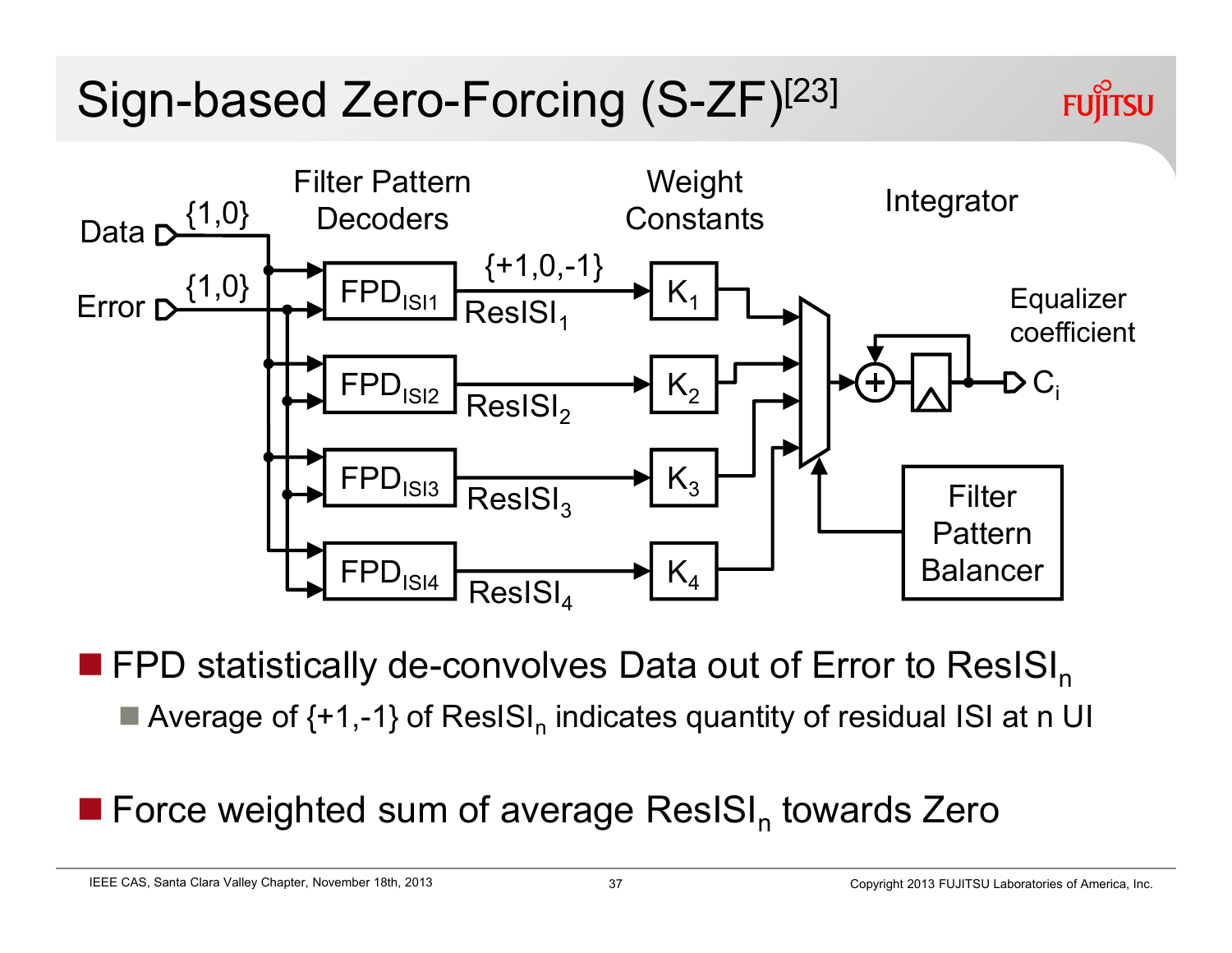# Sign-based ISI De-convolution by FPD

**FPD performs**  $E_4^{\prime}$  **-**  $E_4^{\prime}$  **statistically in a long term** using *only error signs* without error quantities FP0 \_FP1

| Filter<br>Pattern | $D_0$ | $D_1$ | $D_2$ | $D_3$ | $D_4$ | $\mid$ D <sub>5</sub> $\mid$ | $D_6$ | $E_4$ | ResISI <sub>1</sub><br>$(sign(h1)=sign(E4)*sign(D3))$ |
|-------------------|-------|-------|-------|-------|-------|------------------------------|-------|-------|-------------------------------------------------------|
| FP <sub>0</sub>   |       |       |       |       |       |                              |       |       |                                                       |
|                   |       |       |       |       |       |                              |       |       | -                                                     |
| FP1               |       |       |       | U     |       |                              |       |       | - 1                                                   |
|                   |       |       |       |       |       |                              |       |       |                                                       |

Truth Table in FPD

- Average ResISI $_{\rm 1}$  shows difference of  ${\sf E}_{\rm 4}$  between FP0 and FP1
- ResISI $_{\scriptscriptstyle 1}$  is correlation between  $\mathsf{D}_3$  and  $\mathsf{E}_4$  : same as conventional ZF which measures correlation between  $\mathsf{D}_3$  and  $\mathsf{E}_4$  for random data
- $\blacksquare$  Data values other than D<sub>3</sub> are chosen a priori

■ Error value should NOT be always 1 or 0

■ Filter patterns should be always received during adaptation period

**FUJITSU**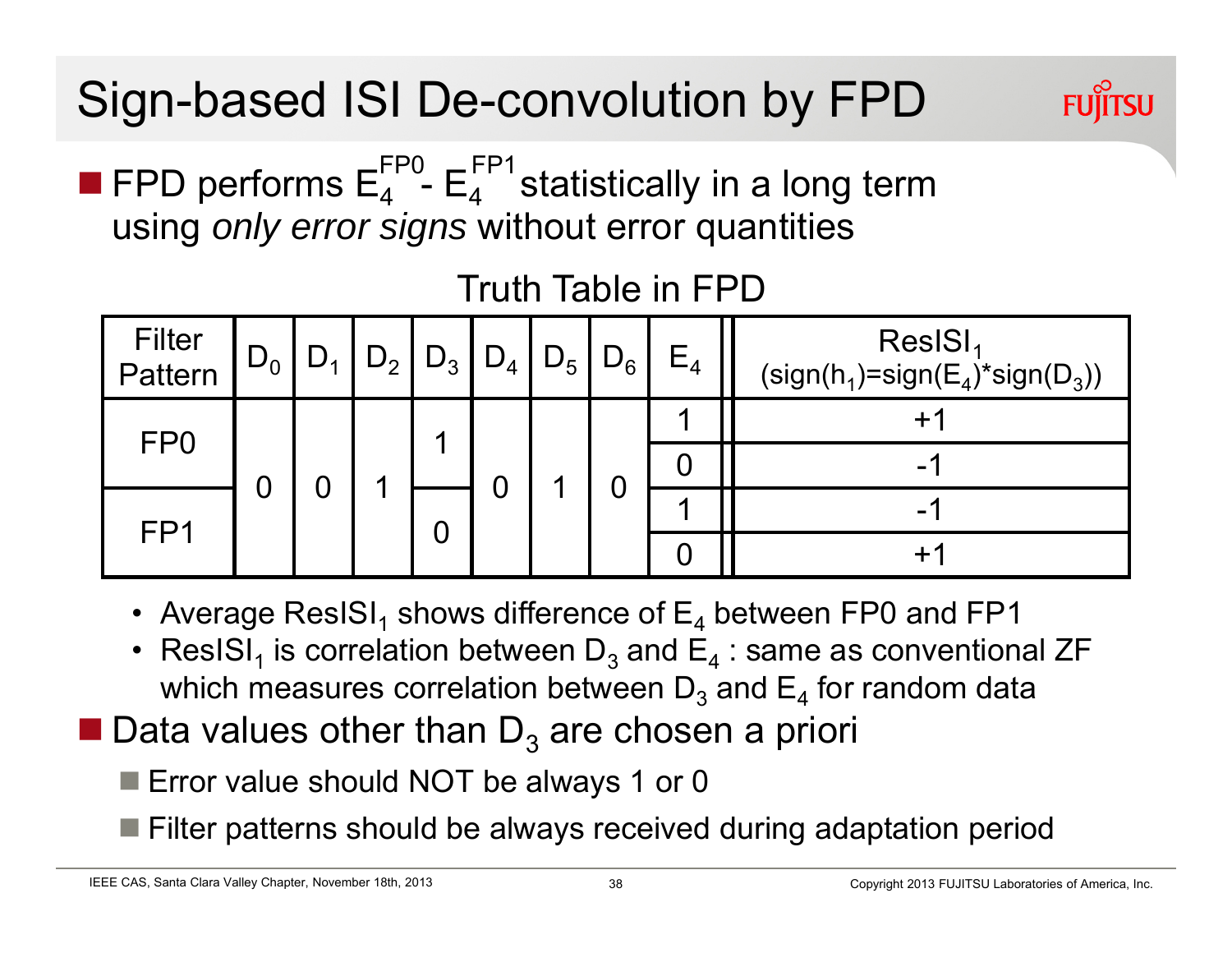# Key Operations in FPD and FPB



- **Filter Pattern Decoder checks FP0/FP1 equally** 
	- $\blacksquare$  To perform statistical subtraction correctly
	- **Implemented by** *alternately* **watching for FP0 and FP1**
- **Filter Pattern Balancer checks multiple FPDs equally** 
	- To define adaptation characteristics only by weight const.
	- Implemented by watching for *FPDs randomly*
- **FPD/B keep watching for the FP until it is received** 
	- *No timeout* to guarantee above statistics
	- Pattern tolerant
		- Will not drift for any non-random data sequence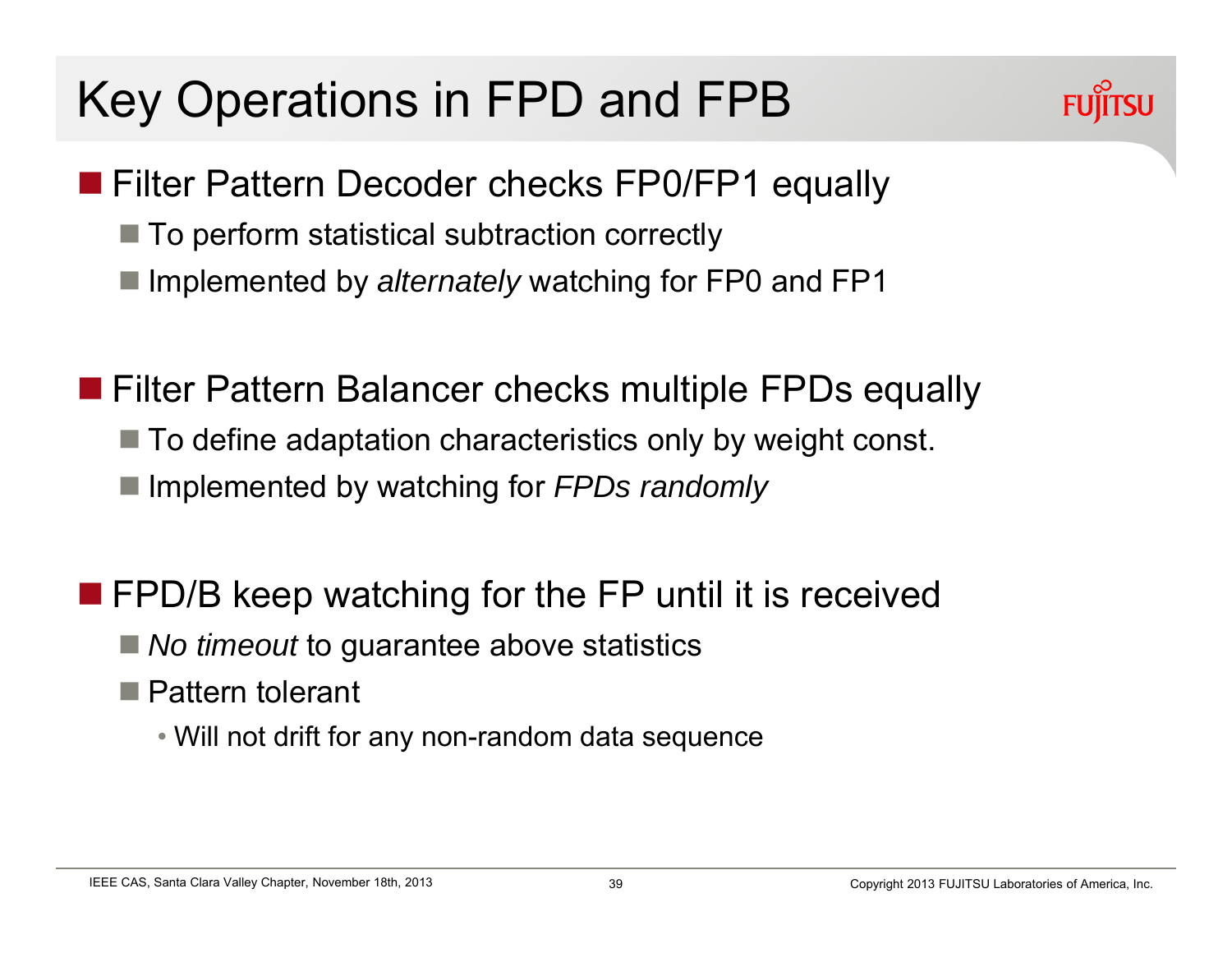# **Outline**



- pin<br>Lihat **Background**
- State-of-the-art Equalizer for High-Speed I/O
- Conventional Adaptive Equalizer Control for High-Speed I/O

## Sign-based Zero-Forcing Adaptive Equalizer Control

- Problems of Conventional Adaptive Equalizer Control
- **Pattern Filtering**
- Convolution and De-convolution of ISI
- Sign-based Zero-Forcing
- Extension of S-ZF for Low-Frequency Equalizer
- pin<br>Lihat Implementation and Evaluation Results
- pin<br>Lihat **Summary**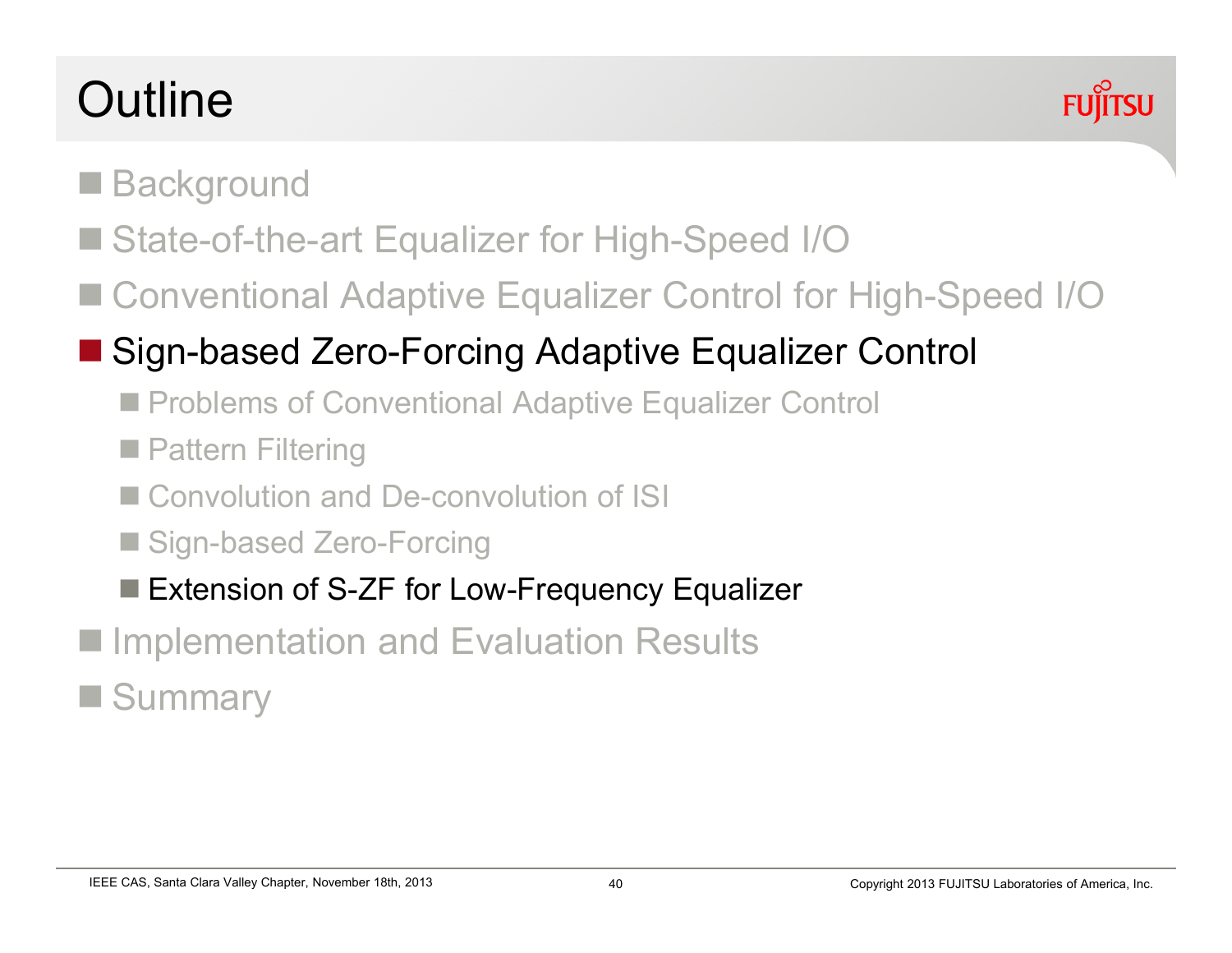# A Problem of Sign-based Zero Forcing



- Not applicable to Low-Frequency Equalizer
	- Filter Pattern must be very long to detect long-term ISI for LFE
		- LFE cancels long-term ISI in the range of 20~100 UI
	- Adaptation speed is too slow for Low-Frequency Equalizer
		- 50bit FP is received once every 31 hours for random data at 10Gb/s
		- 100bit FP is received once every  $4x10^{12}$  years for random data at 10Gb/s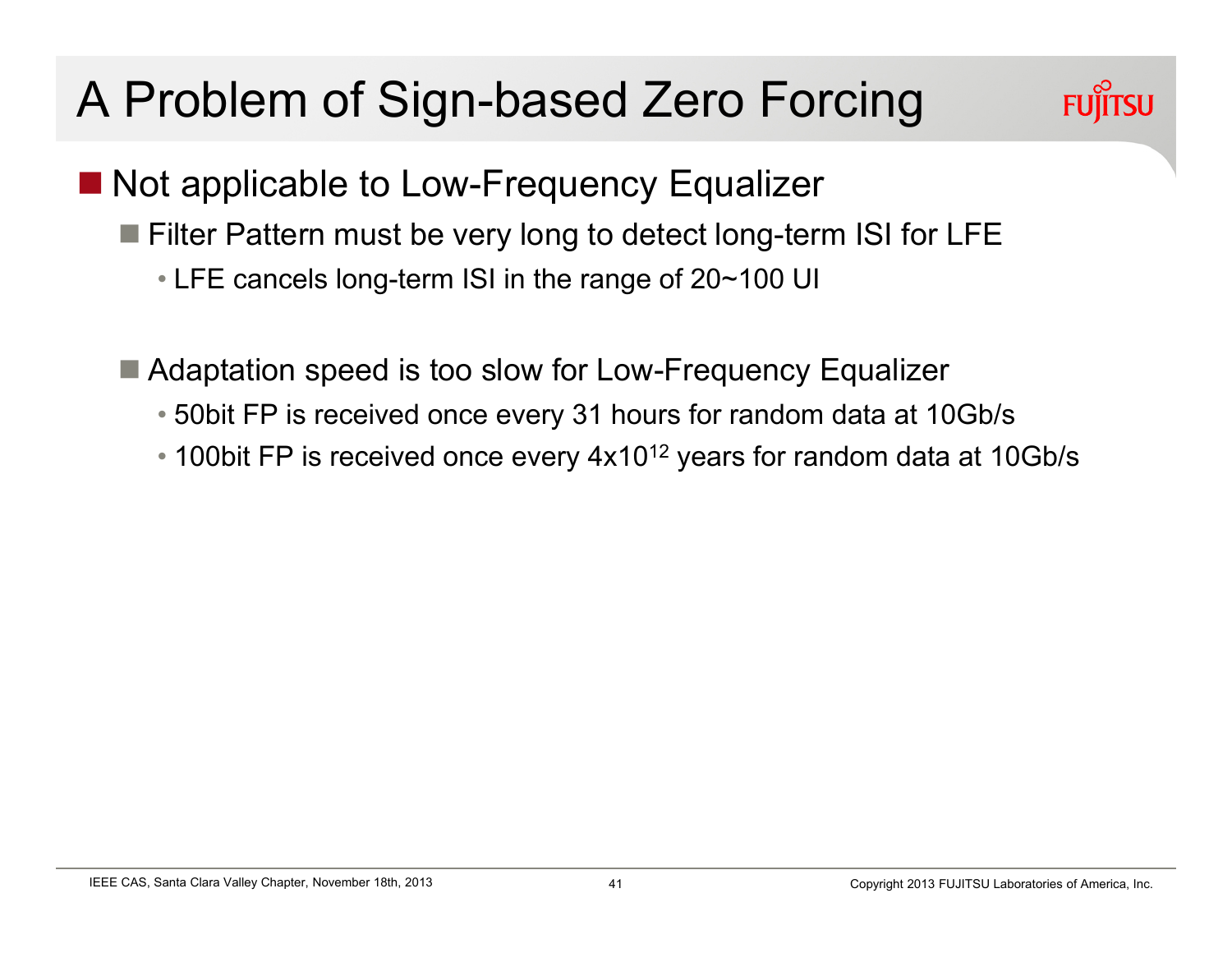

## ■ Basic idea:

- Handle Long-term ISI collectively in an aggregate manner
	- ISI for each individual bit is similar and not important for long-term ISI
	- Low-frequency equalizer cancels long-term ISI collectively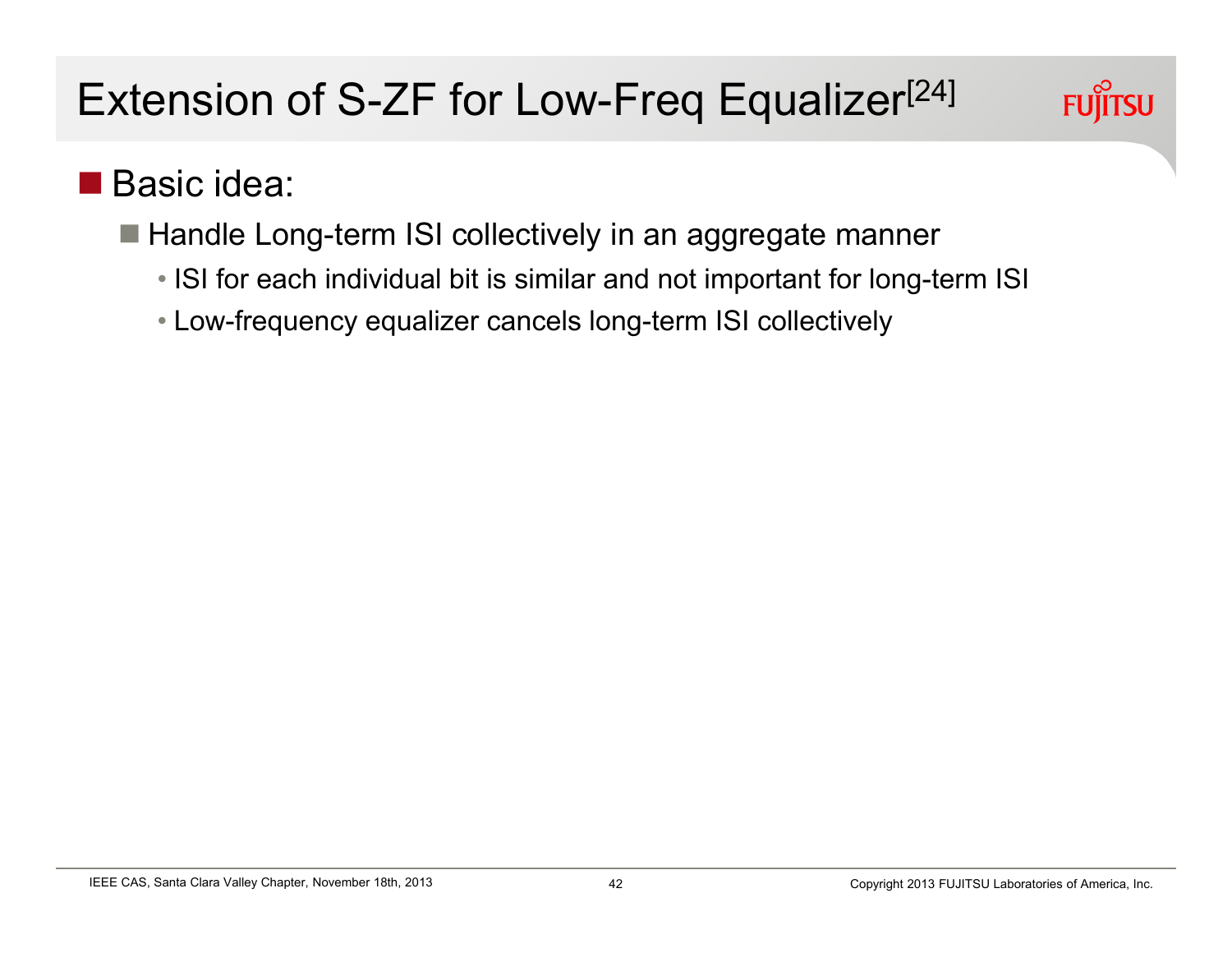# Extended Filter Pattern (EFP)



- FP (Filter Pattern) : Fixed 0/1 sequence (balanced ISI)
	- $\blacksquare$  Minimize  $\boldsymbol{\mathsf{h}}_{\textsf{FP}}$
- an<br>Ma MP (Middle Pattern) : Equal 0/1 count (balanced 0/1)
	- $\blacksquare$  Minimize  $\mathsf{h}_{\mathsf{MP}}$
- an<br>Ma TP (Tail Pattern) : Non-equal 0/1 count (imbalanced 0/1)  $\blacksquare$  Maximize  $\boldsymbol{\mathsf{h}}_{\mathsf{TP}}$

IEEE CAS, Santa Clara Valley Chapter, November 18th, 2013

**FUJITSU**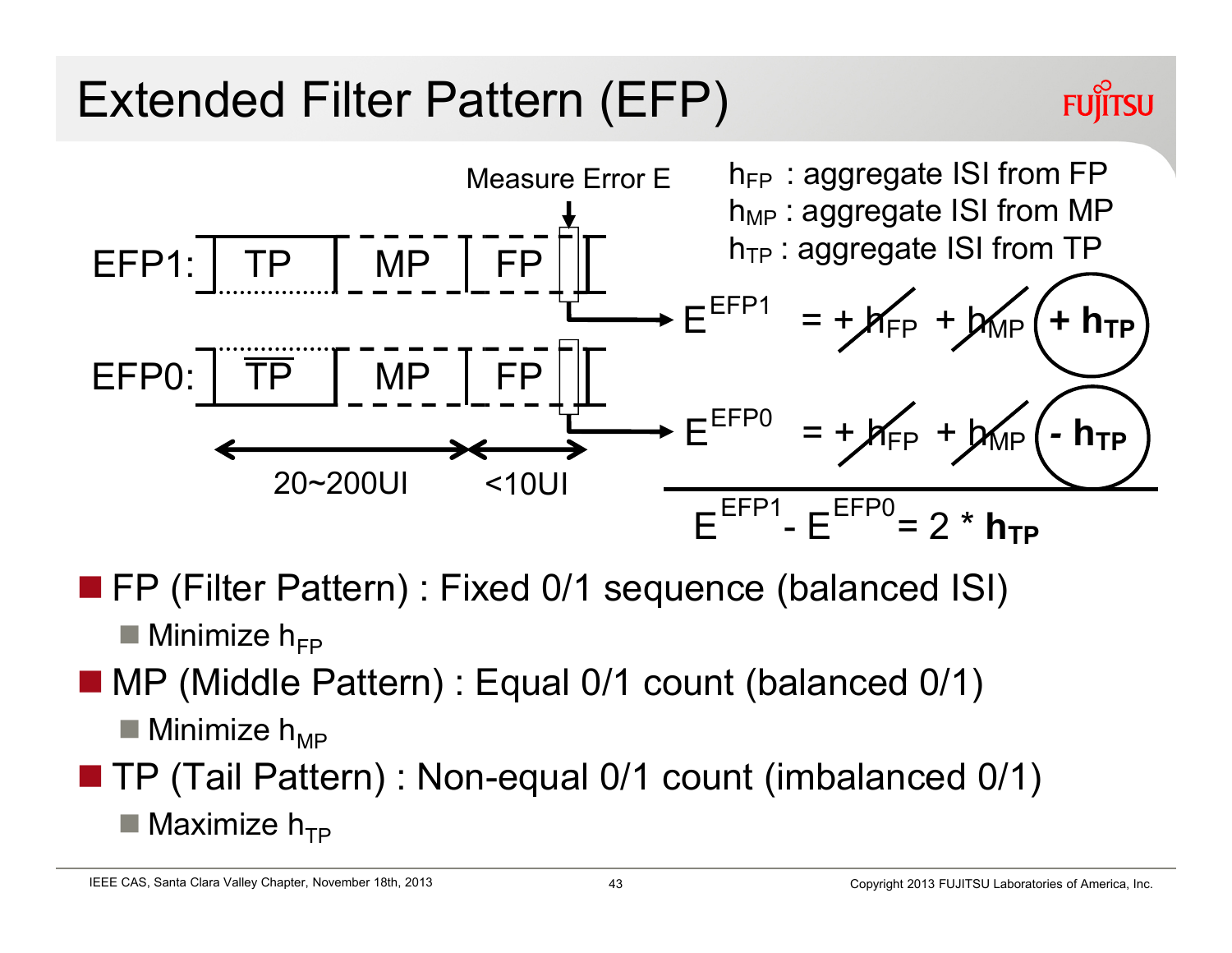## Example of Extended Filter Pattern



|                  | <b>Earlier</b>                                 |                                              |                |       |               |
|------------------|------------------------------------------------|----------------------------------------------|----------------|-------|---------------|
|                  | <b>Tail Pattern</b>                            | Middle Pattern   Filter Pattern              |                | Error | <b>ResISI</b> |
|                  | 50 bits                                        | 20 bits                                      | $D_0 \sim D_6$ | $E_4$ |               |
| EFP1             | # of $1 \ge 34$ bits                           |                                              | 0101010        |       | $+1$          |
|                  | # of $0 \le 16$ bits                           | $\frac{1}{2}$ # of 0 = 10 bits $\frac{1}{2}$ |                |       |               |
| EFP <sub>0</sub> | # of 0 >= 34 bits $\frac{1}{4}$ of 1 = 10 bits |                                              |                |       |               |
|                  | # of $1 \le$ 16 bits                           |                                              |                |       |               |

Probability to receive above EFP0 or EFP1 in random sequence

$$
P = \sum_{k=0}^{16} \frac{C(50, k)}{2^{50}} \times \frac{C(20, 10)}{2^{20}} \times \frac{1}{2^7} = 0.0077 \times 0.1762 \times 0.0078 = 1.06 \times 10^{-5}
$$

For example, if logic clock is 1GHz, we can detect > 10k EFPs per second.

IEEE CAS, Santa Clara Valley Chapter, November 18th, 2013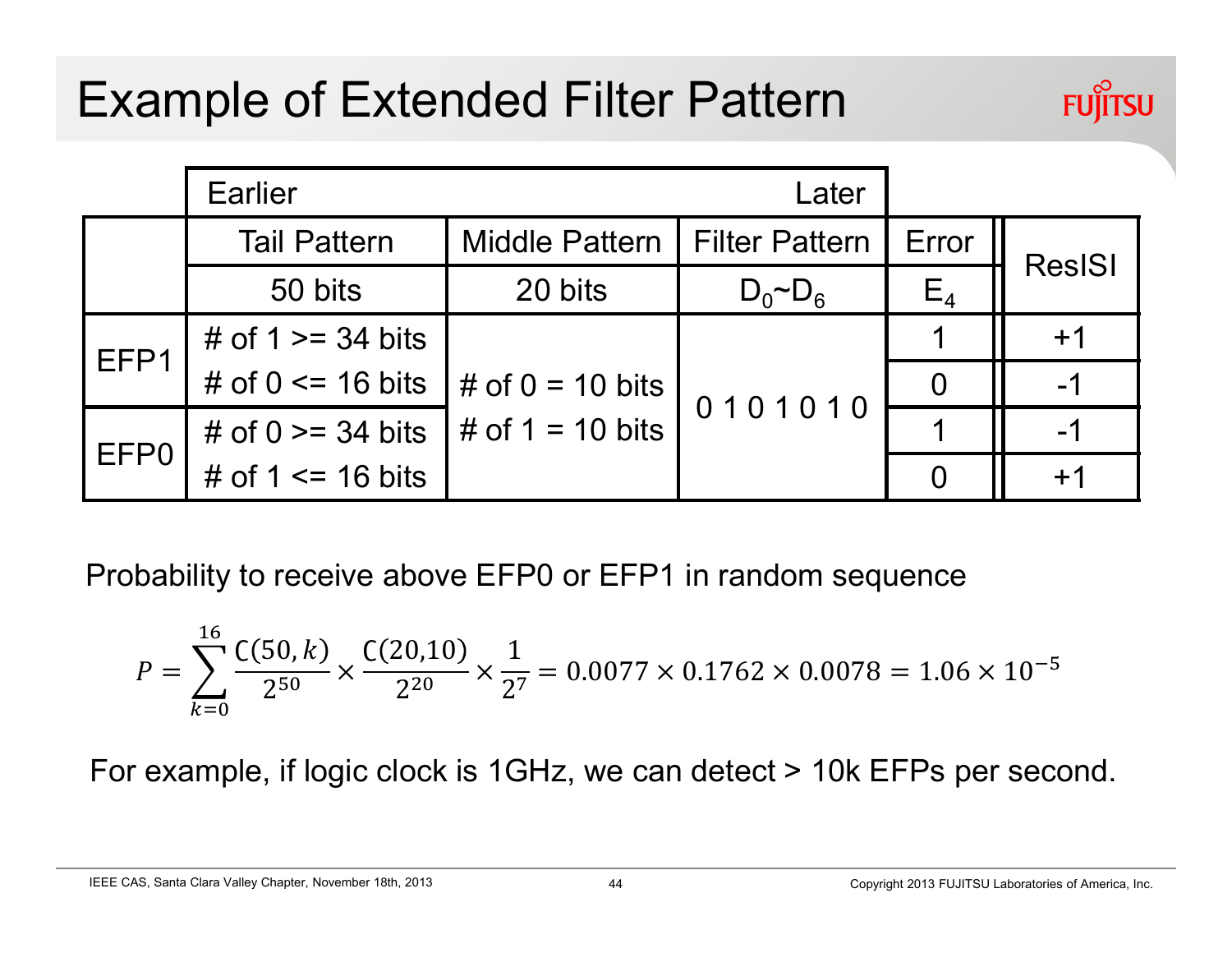# **Outline**



- **COL Background**
- State-of-the-art Equalizer for High-Speed I/O
- Conventional Adaptive Equalizer Control for High-Speed I/O
- Sign-based Zero-Forcing Adaptive Equalizer Control
- **Implementation and Evaluation Results**
- **Summary**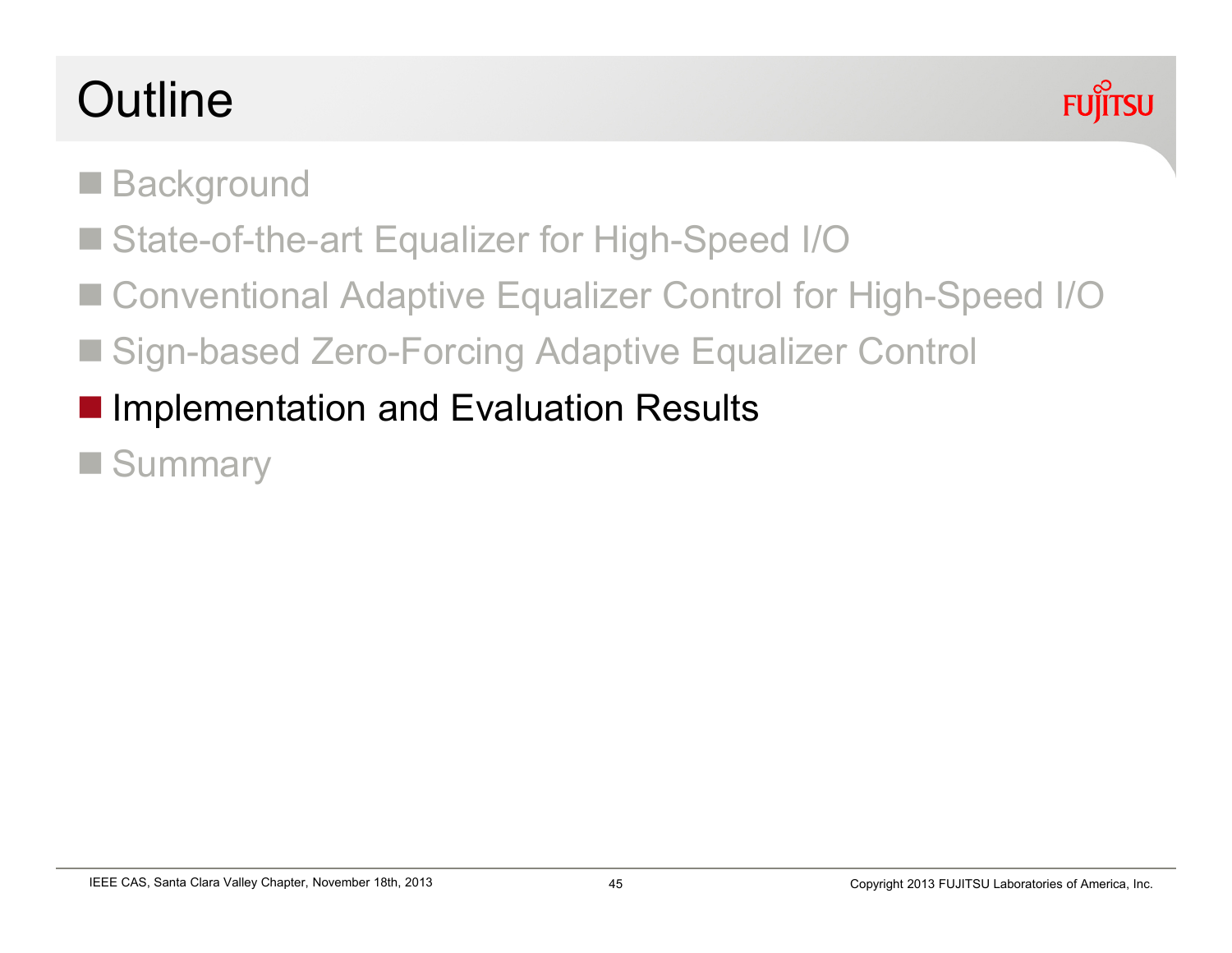## Implementation Example



- Equalizer: CTLE + LFE + 2-tap Speculative DFE
- Process technology: 28nm CMOS
- Data date: 25Gb/s
- **Power supply: 1.0V**
- **Power consumption: 240mW (RX)**
- Area: 0.33mm<sup>2</sup> (RX)

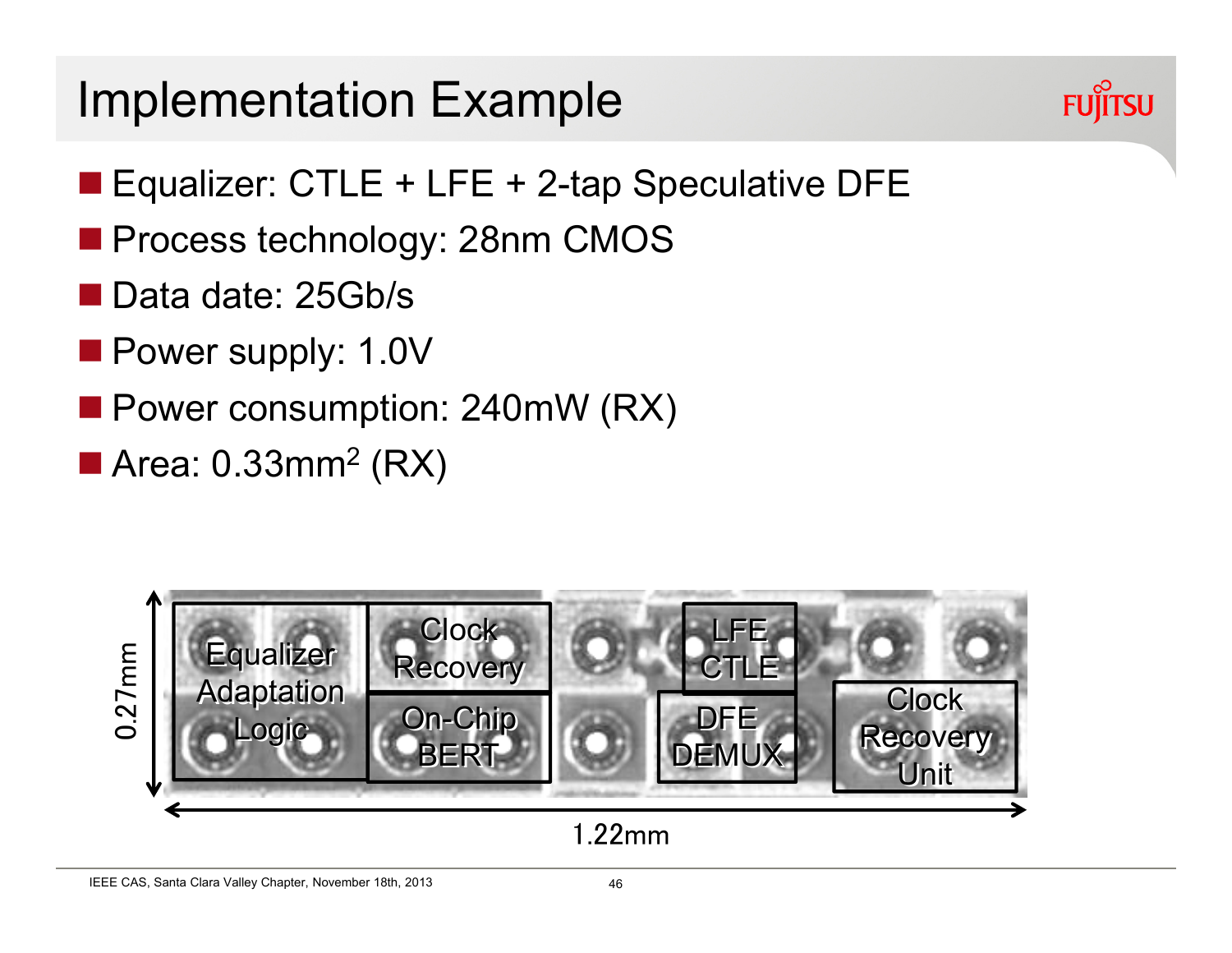

**Cycle** 

5**00**

DFE2

Convergence time < 5 msec in real-time operation.

**0 250**

IEEE CAS, Santa Clara Valley Chapter, November 18th, 2013

**0**

**-5**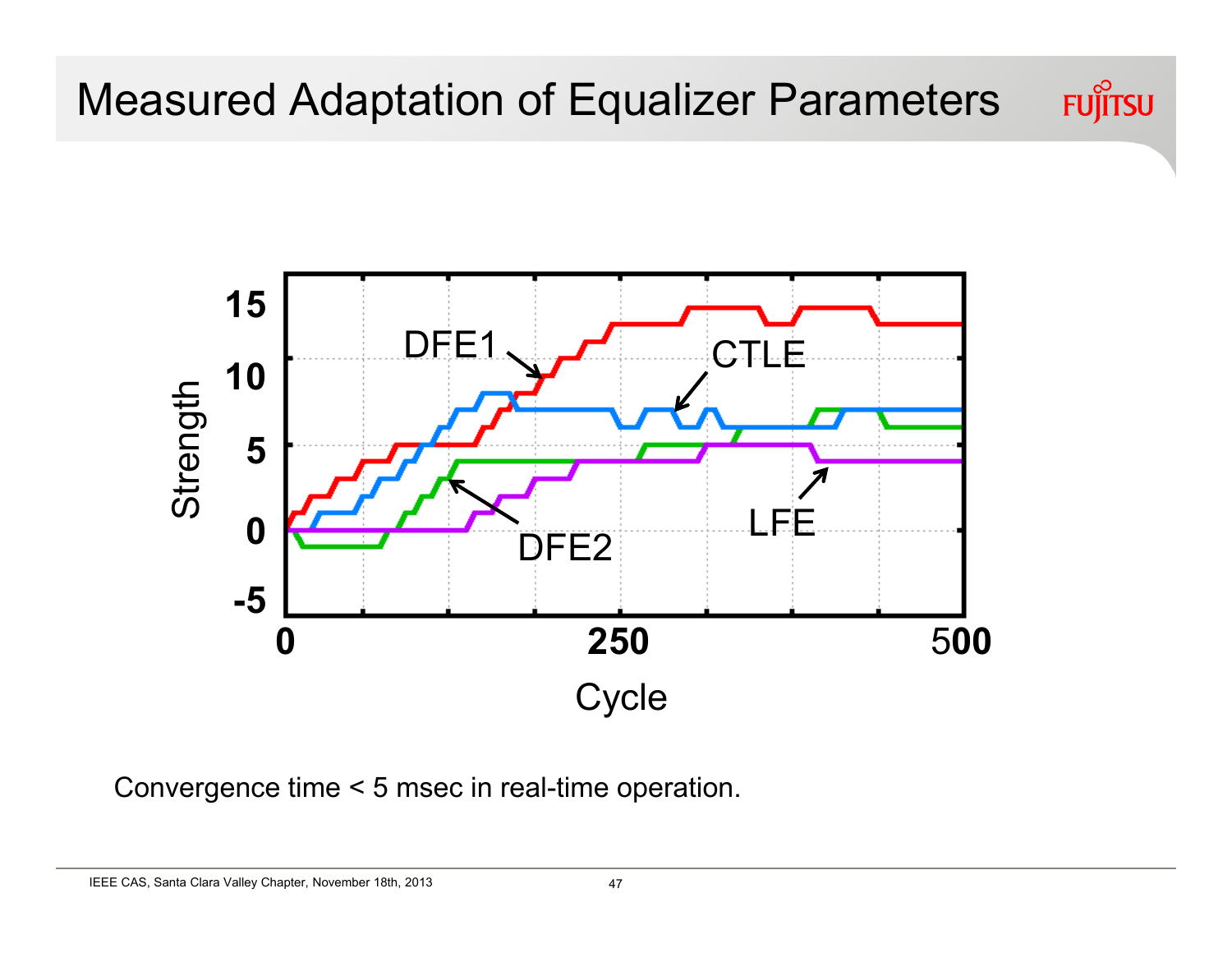



Channel loss : 25dB at Nyquist Frequency

IEEE CAS, Santa Clara Valley Chapter, November 18th, 2013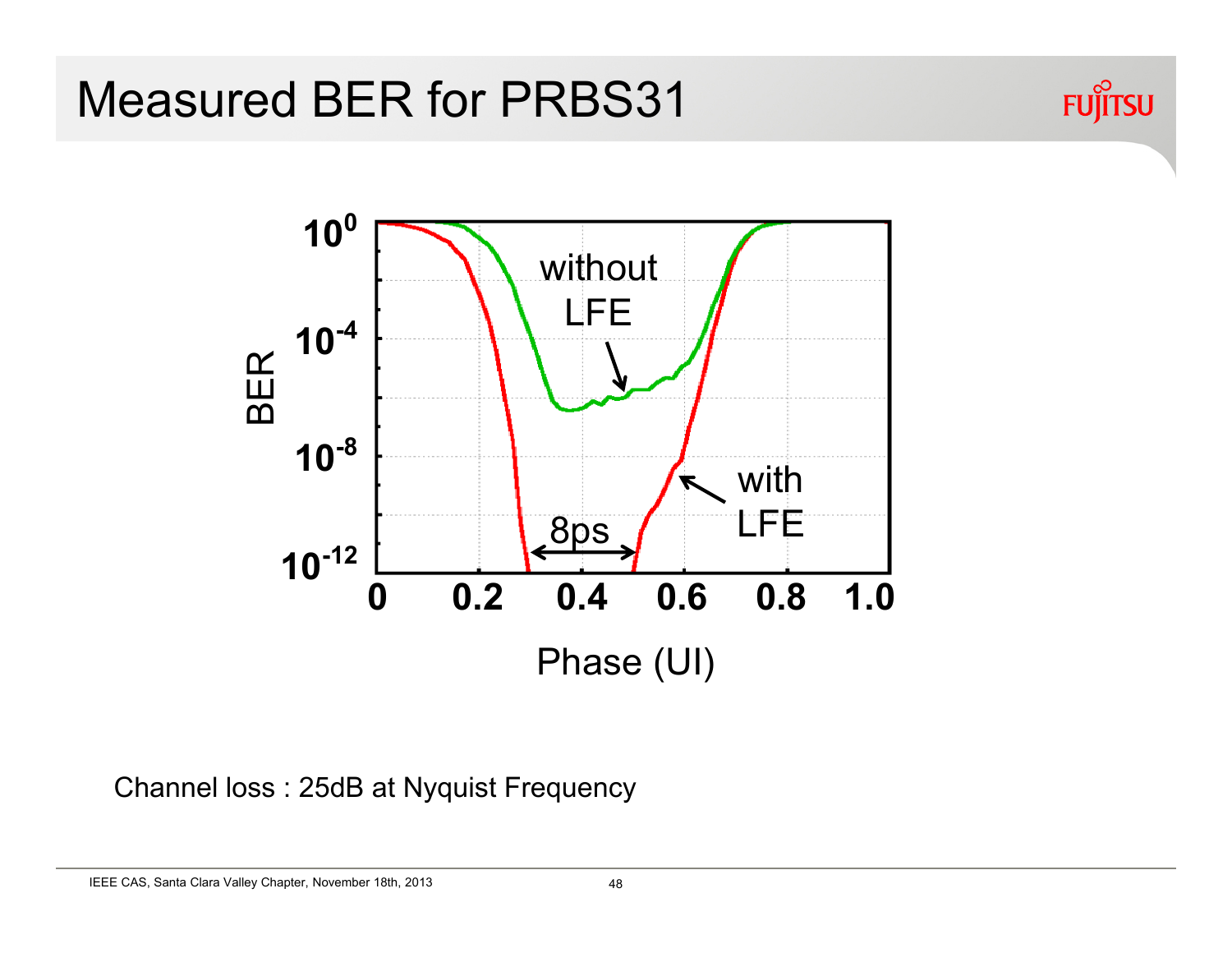## **Summary**



- LMS automatically achieves MMSE (Wiener Filter) ■ Because of this beauty of LMS, ZF is hardly used in DSP context
- However, ZF is much more attractive in mixed-signal HSIO context ■ ZF is more flexible than LMS regarding to mixed-signal circuit architecture ■ ZF is also capable to achieve almost MMSE regarding to observed ISI • For the target channel, with proper weight vectors
- S-ZF is enabled by accurate ISI detection using Filter Pattern  $\blacksquare$  ISI is accurately detected by explicit de-convolution of Data out of Error  $\blacksquare$  FP also solves the problem of parameter drift due to non-random data
- Low-frequency loss has significant effects and should be equalized
- S-ZF is extended for LFE by handling long-term ISI collectively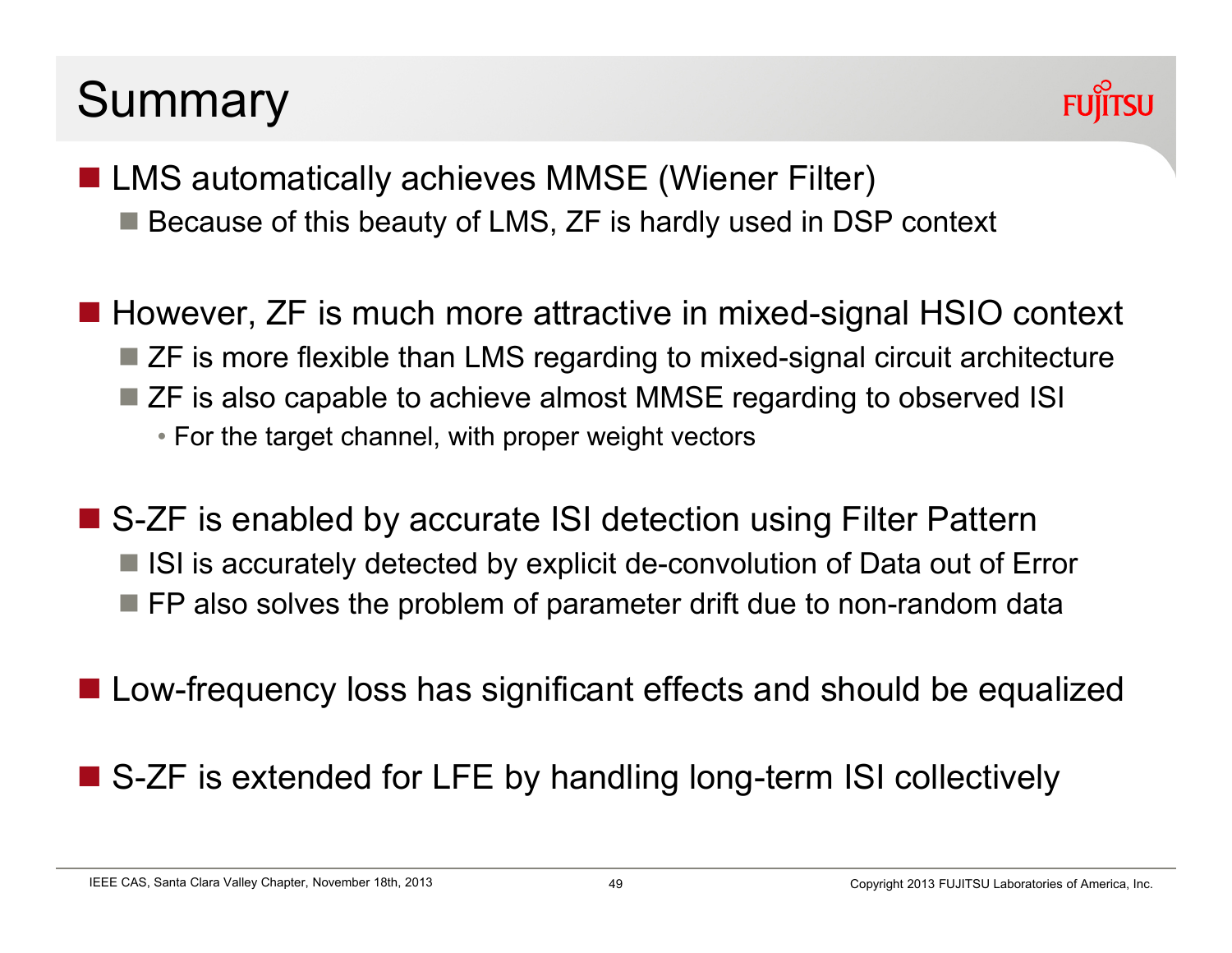## References

- [1] S. Hall, H. L. Heck, "Advanced signal integrity for high-speed digital designs," John Wiley & Sons, Inc., 2009.
- [2] E. Bogatin, "Signal integrity—simplified," Prentice Hall Professional Technical Reference, Pearson Education Inc., 2004.
- [3] M. H. Shakiba, "A 2.5Gb/s adaptive cable equalizer," ISSCC Dig. Tech. Papers, pp.396-397, Feb. 1999.
- [4] W. Gai, et al., "A 4-channel 3.125Gb/s/ch CMOS transceiver with 30dB equalization," VLSI Circuits Dig. Tech. Papers, pp.138-141, June 2004.
- [5] H. Higashi, et al., "A 5-6.4Gb/s 12-channel transceiver with pre-emphasis and equalizer," JSSC, vol.40, no.4, pp.978-985, Apr. 2005.
- [6] J. Lee, "A 20-Gb/s Adaptive Equalizer in 0.13-um CMOS Technology," JSSC, vol.41, no.9, pp. 2058-2066, Sep. 2006.
- [7] S. Gondi and B. Razavi, "Equalization and Clock and Data Recovery Techniques for 10- Gb/s CMOS Serial-Link Receivers," JSSC, vol.42, no.9, pp.1999-2011, Sep. 2007.
- [8] R. W. Lucky, "Automatic Equalization for Digital Communication," Bell Syst. Tech. J., vol.44, no.4, pp.547-588, Apr. 1965.
- [9] W. J. Dally and J. Poulton, "Transmitter Equalization for 4-Gbps Signaling," IEEE Micro, Vol.17, No.1, pp.48-56, Jan. 1997.
- [10] R. F.-Rad, et al., "A 0.3-um CMOS 8-Gb/s 4-PAM Serial Link Transceiver," JSSC, Vol.35, No.5, pp.757-764, May 2000.
- [11] M. E. Austin, "Decision-Feedback Equalization for Digital Communication over Dispersive Channels," M.I.T. Lincoln Lab., Tech. Rep. 437, Aug. 1967.

IEEE CAS, Santa Clara Valley Chapter, November 18th, 2013 **50** 50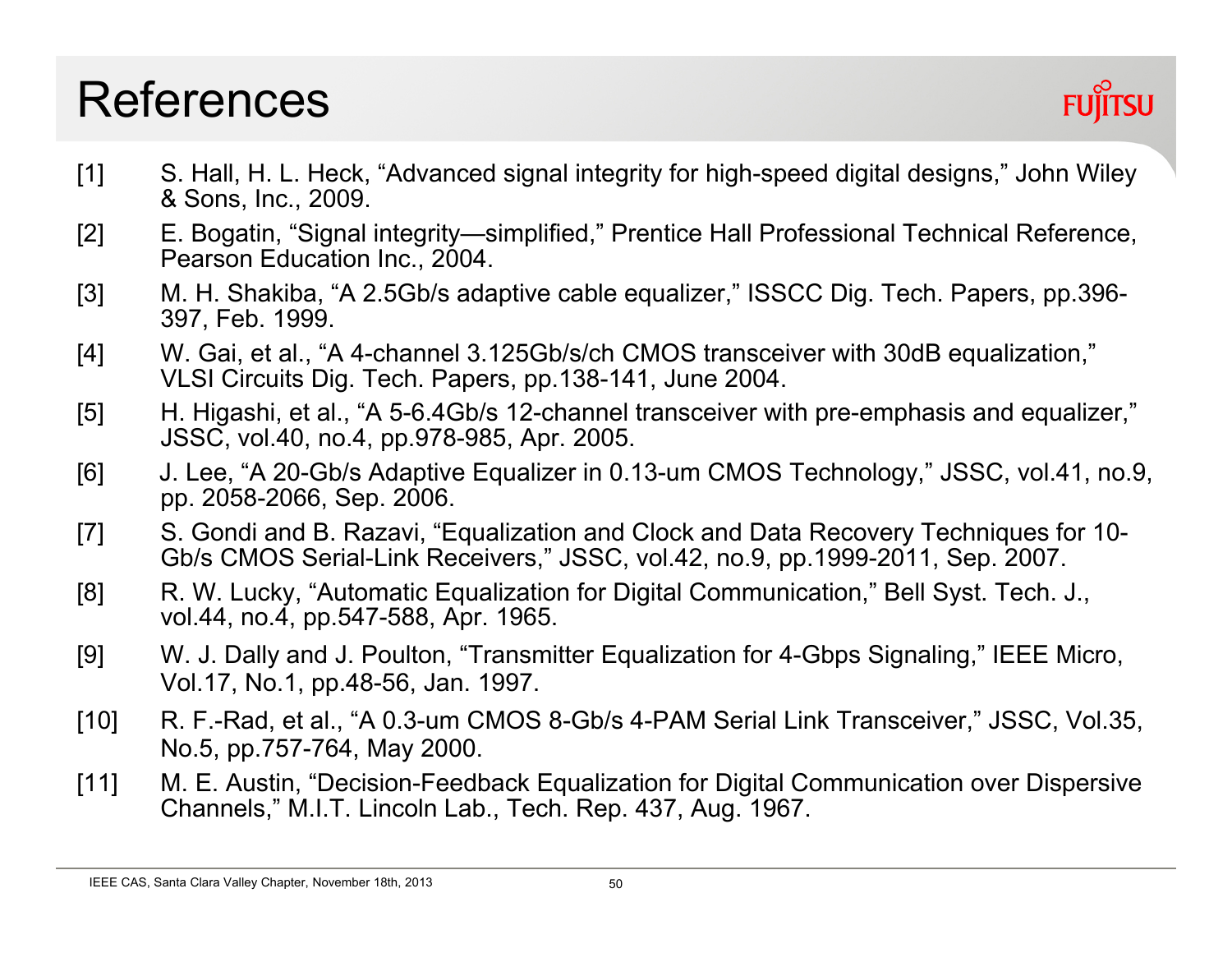## References



- [12] C. A. Belfiore and J. H. Park, Jr., "Decision Feedback Equalization," Proc. IEEE, Vol.67, No.8, pp.1143-1156, Aug. 1979.
- [13] K. K. Parhi, "Pipelining in algorithms with quantizer loops," IEEE Trans. Circuits Syst, vol.38, pp.745-753, Jul. 1991.
- [14] S. Kasturia and J. H. Winters, "Techniques for high-speed implementation of nonlinear cancellation," IEEE J. on Selected Areas in Communications, vol.9, no. 5, pp.711-717, Jun. 1991.
- [15] J. Savoj, et al., "A Wide Common-Mode Fully-Adaptive Multi-Standard 12.5Gb/s Backplane Transceiver in 28nm CMOS," VLSI Circuits Dig. Tech. Papers, pp.104-105, June 2012.
- [16] S. Parikh, et al., "A 32Gb/s Wireline Receiver with a Low-Frequency Equalizer, CTLE and 2-Tap DFE in 28nm CMOS," ISSCC Dig. Tech. Papers, pp.28-29, Feb. 2013.
- [17] B. Widrow, et al., "Stationary and nonstationary learning characteristics of the LMS adaptive filter," Proc. IEEE, vol.64, pp.1151-1162, Aug. 1976.
- [18] S. Dasgupta, et al., "Sign-sign LMS convergence with independent stochastic inputs," IEEE Trans. Inf. Theory, vol.36, pp.197-201, Jan. 1990.
- [19] R. W. Lucky, "Automatic equalization for digital communication," Bell System Technical Journal, vol.44, pp.547-588, Apr. 1965.
- [20] J. W. M. Bergmans, "Digital Baseband Transmission and Recording," Boston, MA, Kluwer Academic Publishers, 1996.
- [21] K. Krishna, et al., "A multigigabit backplane transceiver core in 0.13-um CMOS with a power-efficient equalization architecture," JSSC, vol.40, no.12, pp.2658-2666, Dec. 2005.

IEEE CAS, Santa Clara Valley Chapter, November 18th, 2013 **51** S1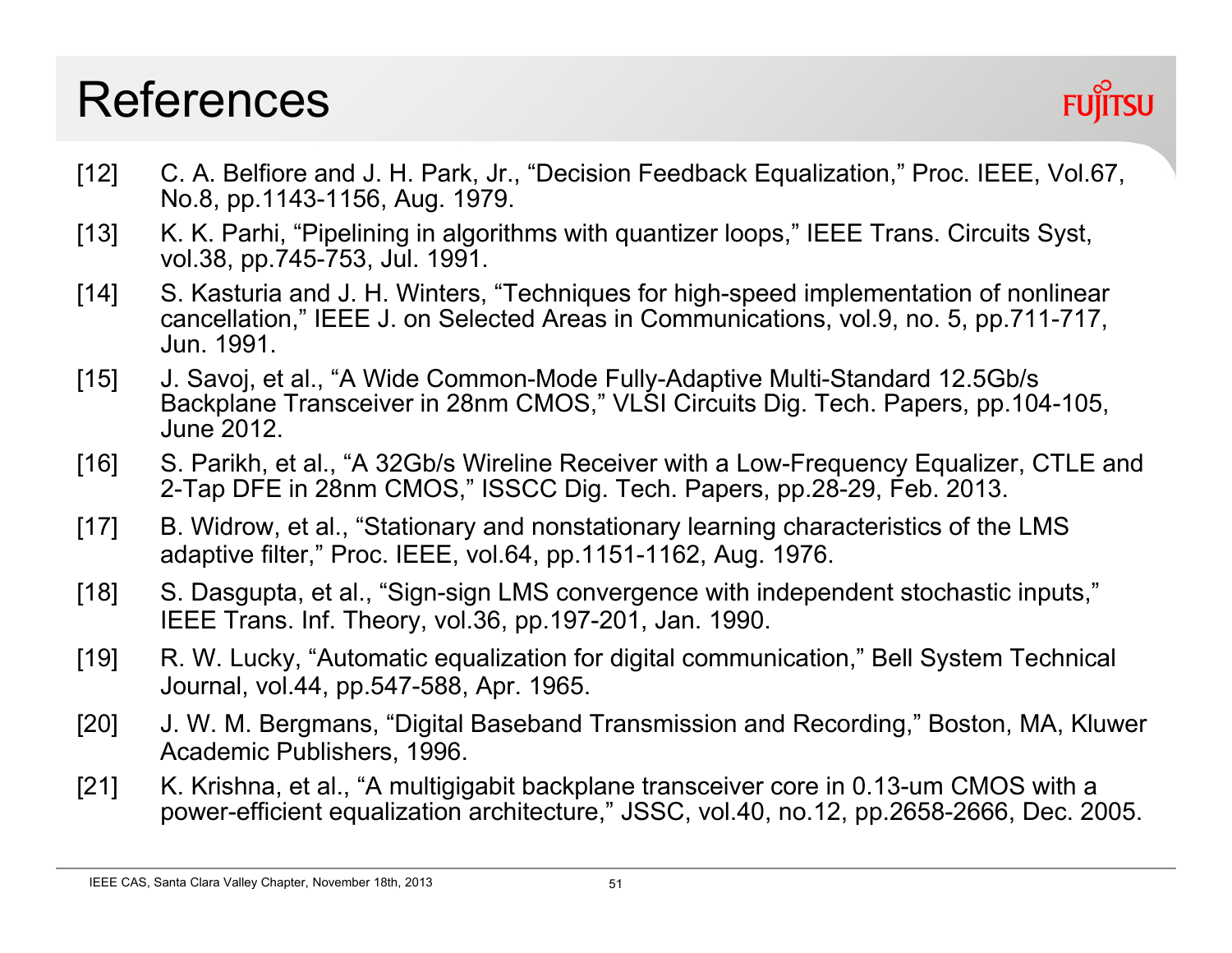## References



- [22] Y. Hidaka, et al., "A 4-channel 3.1/10.3Gb/s transceiver macro with a pattern-tolerant adaptive equalizer," ISSCC Dig. Tech. Papers, pp. 442-443, Feb. 2007.
- [23] Y. Hidaka, et al., "A 4-channel 1.25-10.3 Gb/s backplane transceiver macro with 35dB equalizer and sign-based zero-forcing adaptive control," JSSC, vol.44, no.12, pp.3547- 3559, Dec. 2009.
- [24] T. Nakao, et al., "An Equalizer-Adaptation Logic for a 25-Gb/s Wireline Receiver in 28nm CMOS," ASSCC Dig. Tech. Papers, Nov. 2013.